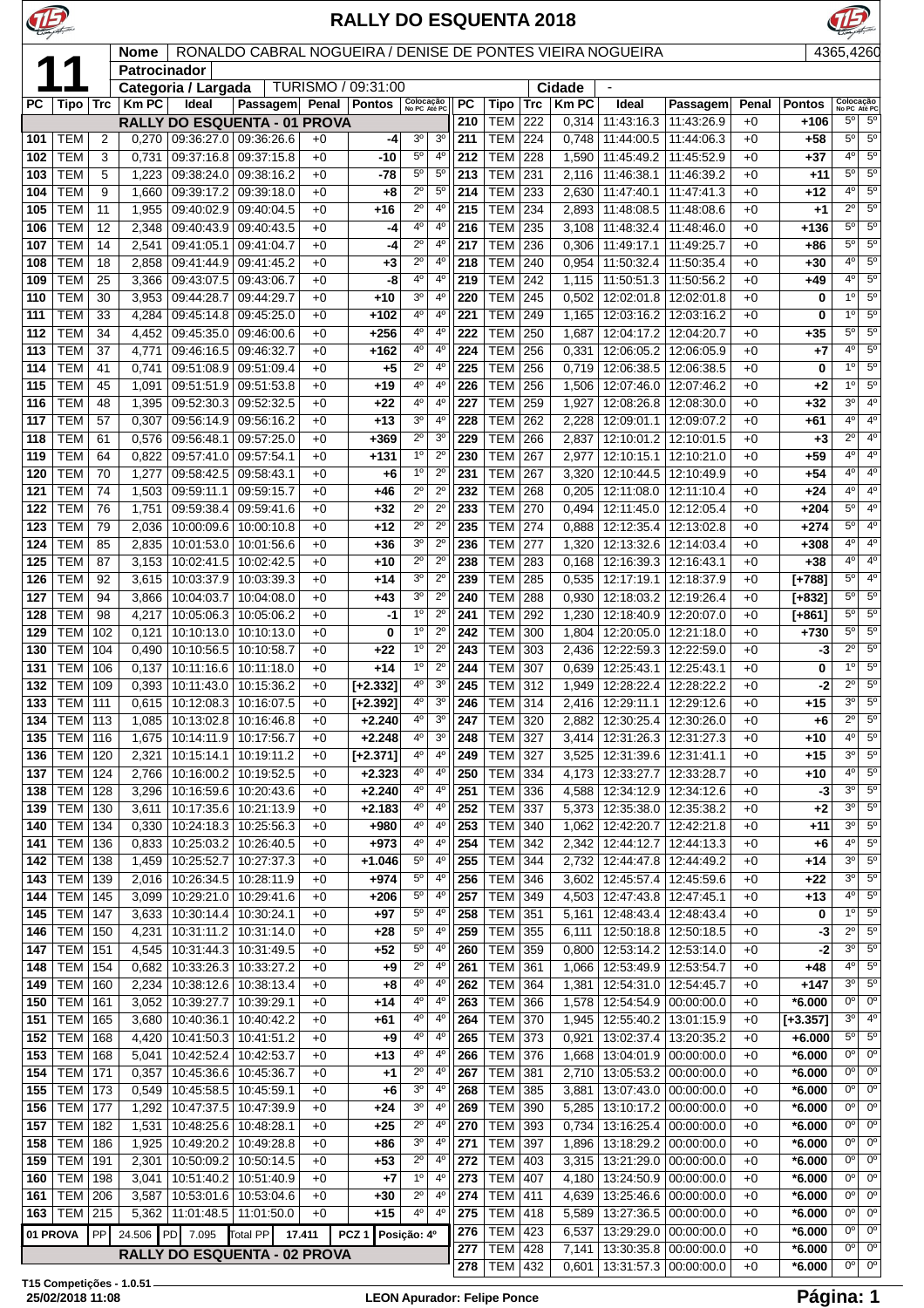



|              |            |            | <b>Nome</b>         |                     |            |         |                    |                           |                        |           |      |            | RONALDO CABRAL NOGUEIRA / DENISE DE PONTES VIEIRA NOGUEIRA |                |          |       |        | 4365,4260                 |
|--------------|------------|------------|---------------------|---------------------|------------|---------|--------------------|---------------------------|------------------------|-----------|------|------------|------------------------------------------------------------|----------------|----------|-------|--------|---------------------------|
|              |            |            | <b>Patrocinador</b> |                     |            |         |                    |                           |                        |           |      |            |                                                            |                |          |       |        |                           |
|              |            |            |                     | Categoria / Largada |            |         | TURISMO / 09:31:00 |                           |                        |           |      |            | Cidade                                                     | $\blacksquare$ |          |       |        |                           |
| PC           | Tipo       | <b>Trc</b> | <b>Km PC</b>        | Ideal               | Passagem   | Penal   | <b>Pontos</b>      | Colocação<br>No PC Até PC |                        | <b>PC</b> | Tipo | <b>Trc</b> | <b>Km PC</b>                                               | Ideal          | Passagem | Penal | Pontos | Colocação<br>No PC Até PC |
| 279          | <b>TEM</b> | 436        | 1,268               | 13:33:30.4          | 00:00:00.0 | $+0$    | $*6.000$           | $\overline{0^{\circ}}$    | $\overline{0^{\circ}}$ |           |      |            |                                                            |                |          |       |        |                           |
| 280          | <b>TEM</b> | 438        | 2,213               | 13:34:49.4          | 00:00:00.0 | $+0$    | $*6.000$           | 0 <sup>o</sup>            | 0 <sup>o</sup>         |           |      |            |                                                            |                |          |       |        |                           |
| 281          | TEM        | 440        | 2,750               | 13:36:01.7          | 00:00:00.0 | $+0$    | $*6.000$           | 0°                        | $0^{\circ}$            |           |      |            |                                                            |                |          |       |        |                           |
| 282          | <b>TEM</b> | 442        | 0,986               | 13:37:51.8          | 00:00:00.0 | $+0$    | $*6.000$           | 0 <sup>o</sup>            | 0 <sup>o</sup>         |           |      |            |                                                            |                |          |       |        |                           |
| 283          | <b>TEM</b> | 449        | 0,260               | 13:44:53.3          | 00:00:00.0 | $+0$    | $*6.000$           | 0°                        | $0^{\circ}$            |           |      |            |                                                            |                |          |       |        |                           |
| 284          | <b>TEM</b> | 452        | 0,771               | 13:45:54.5          | 00:00:00.0 | $+0$    | $*6.000$           | $0^{\circ}$               | $0^{\circ}$            |           |      |            |                                                            |                |          |       |        |                           |
| 285          | <b>TEM</b> | 454        | 1,360               | 13:46:50.0          | 00:00:00.0 | $+0$    | $*6.000$           | 0°                        | $0^{\circ}$            |           |      |            |                                                            |                |          |       |        |                           |
| 286          | <b>TEM</b> | 455        | 1,580               | 13:47:09.3          | 00:00:00.0 | $+0$    | $*6.000$           | 0°                        | $0^{\circ}$            |           |      |            |                                                            |                |          |       |        |                           |
| 287          | TEM        | 460        | 2,102               | 13:48:13.7          | 00:00:00.0 | $+0$    | $*6.000$           | 0 <sup>o</sup>            | $0^{\circ}$            |           |      |            |                                                            |                |          |       |        |                           |
| 288          | <b>TEM</b> | 464        | 2,579               | 13:49:29.9          | 00:00:00.0 | $+0$    | $*6.000$           | 0°                        | $0^{\circ}$            |           |      |            |                                                            |                |          |       |        |                           |
| 289          | TEM        | 467        | 2,908               | 13:50:08.0          | 00:00:00.0 | $+0$    | $*6.000$           | $0^{\circ}$               | $0^{\circ}$            |           |      |            |                                                            |                |          |       |        |                           |
| 290          | <b>TEM</b> | 470        | 3,419               | 13:51:00.7          | 00:00:00.0 | $+0$    | $*6.000$           | 0°                        | 0 <sup>o</sup>         |           |      |            |                                                            |                |          |       |        |                           |
| 291          | TEM        | 475        | 1,360               | 13:58:02.4          | 00:00:00.0 | $+0$    | $*6.000$           | $0^{\circ}$               | $0^{\circ}$            |           |      |            |                                                            |                |          |       |        |                           |
| 292          | TEM        | 478        | 1,843               | 13:58:47.6          | 00:00:00.0 | $+0$    | $*6.000$           | $0^{\circ}$               | 0°                     |           |      |            |                                                            |                |          |       |        |                           |
| 293          | <b>TEM</b> | 481        | 2,574               | 14:00:04.0          | 00:00:00.0 | $+0$    | $*6.000$           | $0^{\circ}$               | $0^{\circ}$            |           |      |            |                                                            |                |          |       |        |                           |
|              | 02 PROVA   |            | PP   188.527   PD   | 5.838               | Total PP   | 182.689 | PCZ <sub>5</sub>   | Posição: NC               |                        |           |      |            |                                                            |                |          |       |        |                           |
| <b>TOTAL</b> |            |            | PP 213.033 PD       | 12.933 Total PP     |            | 200.100 | PCZ <sub>6</sub>   |                           |                        |           |      |            |                                                            |                |          |       |        |                           |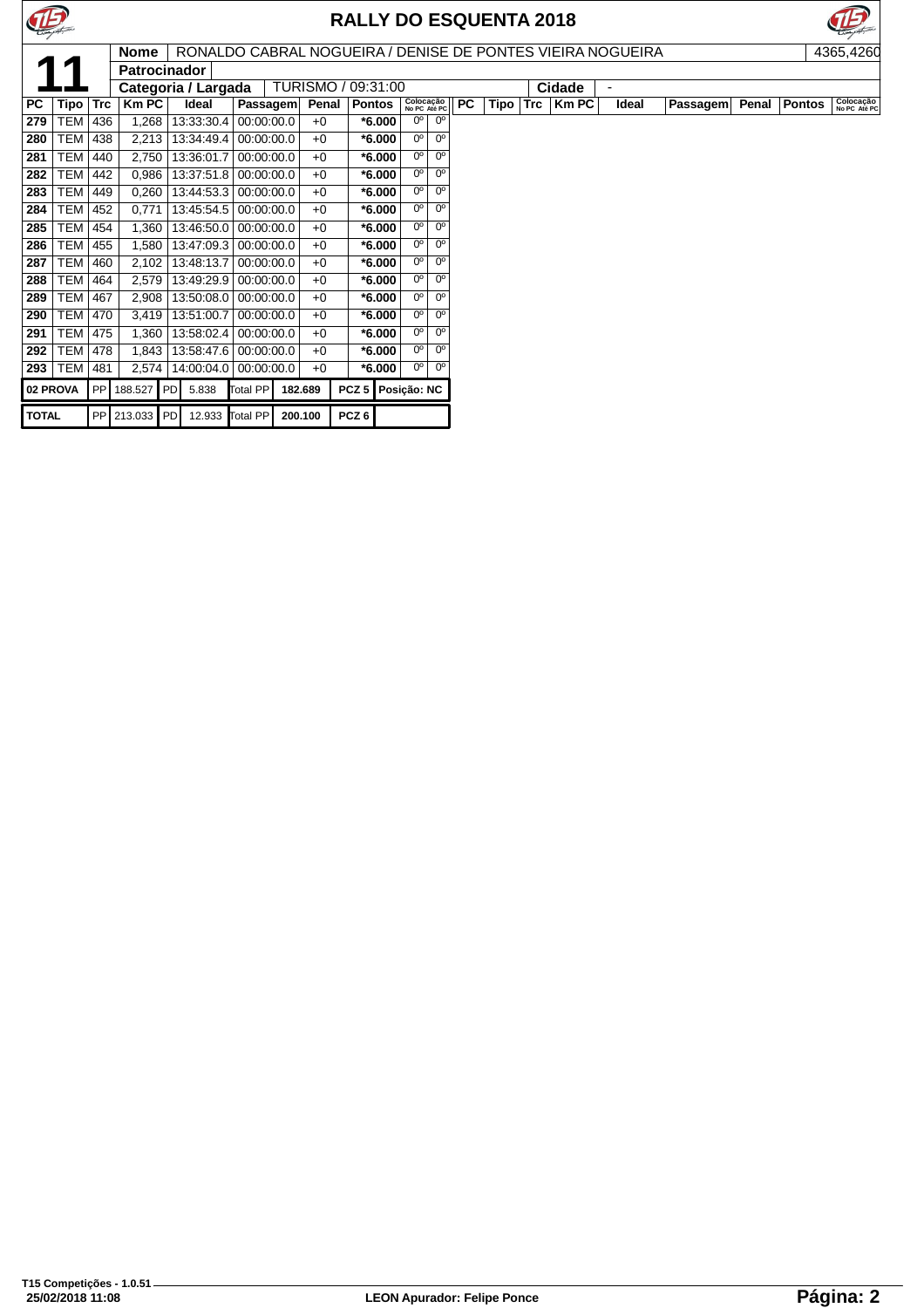

**T15 Competições - 1.0.51**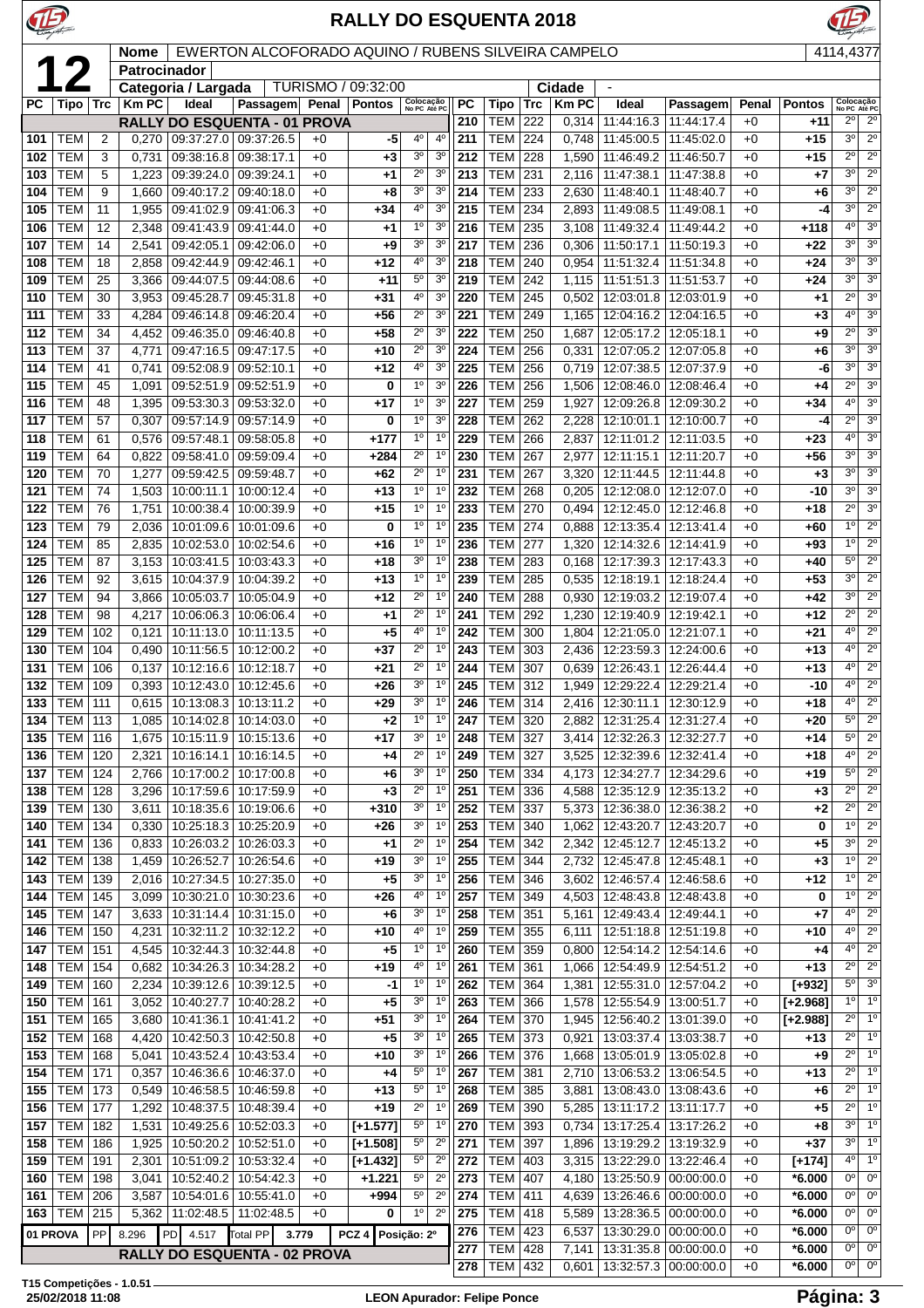



|              |            |            | <b>Nome</b>         |                     |            |            |         |                    |                   |                           |                |           |      |            | EWERTON ALCOFORADO AQUINO / RUBENS SILVEIRA CAMPELO |                          |          |       |               | 4114,4377                 |
|--------------|------------|------------|---------------------|---------------------|------------|------------|---------|--------------------|-------------------|---------------------------|----------------|-----------|------|------------|-----------------------------------------------------|--------------------------|----------|-------|---------------|---------------------------|
|              |            |            | <b>Patrocinador</b> |                     |            |            |         |                    |                   |                           |                |           |      |            |                                                     |                          |          |       |               |                           |
|              |            |            |                     | Categoria / Largada |            |            |         | TURISMO / 09:32:00 |                   |                           |                |           |      |            | Cidade                                              | $\overline{\phantom{0}}$ |          |       |               |                           |
| PC           | Tipo       | <b>Trc</b> | $Km$ PC             | Ideal               |            | Passagem   | Penal   | <b>Pontos</b>      |                   | Colocação<br>No PC Até PC |                | <b>PC</b> | Tipo | <b>Trc</b> | <b>Km PC</b>                                        | Ideal                    | Passagem | Penal | <b>Pontos</b> | Colocação<br>No PC Até PC |
| 279          | <b>TEM</b> | 436        | 1,268               | 13:34:30.4          |            | 00:00:00.0 | $+0$    | $*6.000$           |                   | 0°                        | n°             |           |      |            |                                                     |                          |          |       |               |                           |
| 280          | <b>TEM</b> | 438        | 2,213               | 13:35:49.4          |            | 00:00:00.0 | $+0$    | $*6.000$           |                   | $0^{\circ}$               | $0^{\rm o}$    |           |      |            |                                                     |                          |          |       |               |                           |
| 281          | <b>TEM</b> | 440        | 2,750               | 13:37:01.7          |            | 00:00:00.0 | $+0$    | $*6.000$           |                   | 0°                        | 0°             |           |      |            |                                                     |                          |          |       |               |                           |
| 282          | <b>TEM</b> | 442        | 0,986               | 13:38:51.8          |            | 00:00:00.0 | $+0$    | $*6.000$           |                   | 0 <sup>o</sup>            | 0°             |           |      |            |                                                     |                          |          |       |               |                           |
| 283          | <b>TEM</b> | 449        | 0,260               | 13:45:53.3          | 00:00:00.0 |            | $+0$    | $*6.000$           |                   | 0 <sup>o</sup>            | 0 <sup>o</sup> |           |      |            |                                                     |                          |          |       |               |                           |
| 284          | <b>TEM</b> | 452        | 0,771               | 13:46:54.5          |            | 00:00:00.0 | $+0$    | $*6.000$           |                   | n°                        | 0 <sup>o</sup> |           |      |            |                                                     |                          |          |       |               |                           |
| 285          | <b>TEM</b> | 454        | 1,360               | 13:47:50.0          |            | 00:00:00.0 | $+0$    | $*6.000$           |                   | $0^{\circ}$               | $0^{\circ}$    |           |      |            |                                                     |                          |          |       |               |                           |
| 286          | <b>TEM</b> | 455        | 1,580               | 13:48:09.3          |            | 00:00:00.0 | $+0$    | $*6.000$           |                   | 0 <sup>o</sup>            | 0°             |           |      |            |                                                     |                          |          |       |               |                           |
| 287          | <b>TEM</b> | 460        | 2,102               | 13:49:13.7          |            | 00:00:00.0 | $+0$    | $*6.000$           |                   | $\overline{0^{\circ}}$    | 0 <sup>o</sup> |           |      |            |                                                     |                          |          |       |               |                           |
| 288          | <b>TEM</b> | 464        | 2,579               | 13:50:29.9          |            | 00:00:00.0 | $+0$    | $*6.000$           |                   | $0^{\circ}$               | $0^{\rm o}$    |           |      |            |                                                     |                          |          |       |               |                           |
| 289          | <b>TEM</b> | 467        | 2,908               | 13:51:08.0          |            | 00:00:00.0 | $+0$    | $*6.000$           |                   | 0 <sup>o</sup>            | $0^{\circ}$    |           |      |            |                                                     |                          |          |       |               |                           |
| 290          | <b>TEM</b> | 470        | 3,419               | 13:52:00.7          |            | 00:00:00.0 | $+0$    | $*6.000$           |                   | $0^{\circ}$               | $0^{\circ}$    |           |      |            |                                                     |                          |          |       |               |                           |
| 291          | <b>TEM</b> | 475        | 1,360               | 13:59:02.4          |            | 00:00:00.0 | $+0$    | $*6.000$           |                   | 0 <sup>o</sup>            | 0°             |           |      |            |                                                     |                          |          |       |               |                           |
| 292          | <b>TEM</b> | 478        | 1,843               | 13:59:47.6          | 00:00:00.0 |            | $+0$    | $*6.000$           |                   | 0°                        | 0°             |           |      |            |                                                     |                          |          |       |               |                           |
| 293          | TEM        | 481        | 2,574               | 14:01:04.0          |            | 00:00:00.0 | $+0$    | $*6.000$           |                   | 0°                        | $0^{\circ}$    |           |      |            |                                                     |                          |          |       |               |                           |
|              | 02 PROVA   |            | PP 134.081 PD       | 7.062               | Total PP   |            | 127.019 |                    | PCZ 2 Posição: 4º |                           |                |           |      |            |                                                     |                          |          |       |               |                           |
| <b>TOTAL</b> |            |            | PP 142.377 PD       | 11.579              | Total PP   |            | 130.798 | PCZ <sub>6</sub>   |                   |                           |                |           |      |            |                                                     |                          |          |       |               |                           |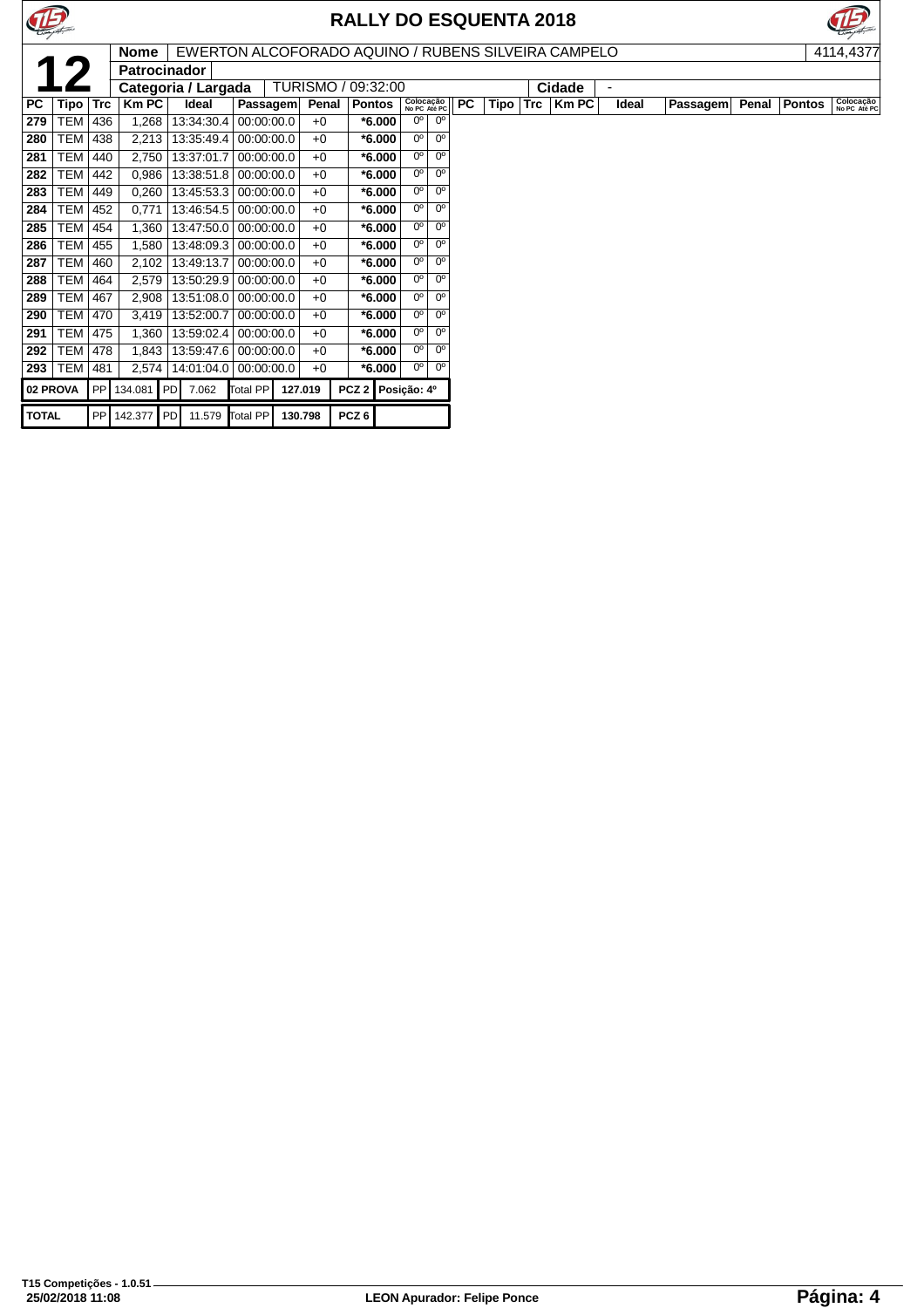|            |                                  | <b>RALLY DO ESQUENTA 2018</b><br>RÔMULO FORTUNA / ITALO BISPO RODRIGUES<br><b>Nome</b> |                |                                                       |                          |              |                    |                                     |                                  |            |                          |                   |                       |                                  |                                                    |               |                |                                          |                                  |
|------------|----------------------------------|----------------------------------------------------------------------------------------|----------------|-------------------------------------------------------|--------------------------|--------------|--------------------|-------------------------------------|----------------------------------|------------|--------------------------|-------------------|-----------------------|----------------------------------|----------------------------------------------------|---------------|----------------|------------------------------------------|----------------------------------|
|            | 13                               |                                                                                        | Patrocinador   |                                                       |                          |              |                    |                                     |                                  |            |                          |                   |                       |                                  |                                                    |               |                | 4570,4514                                |                                  |
|            |                                  |                                                                                        |                | Categoria / Largada                                   |                          |              | TURISMO / 09:33:00 |                                     |                                  |            |                          |                   | <b>Cidade</b>         |                                  |                                                    |               |                |                                          |                                  |
| PC         | Tipo                             | <b>Trc</b>                                                                             | <b>Km PC</b>   | Ideal                                                 | Passagem                 | Penal        | <b>Pontos</b>      |                                     | Colocação<br>No PC Até PC        | <b>PC</b>  | Tipo<br>TEM              | <b>Trc</b><br>222 | <b>Km PC</b><br>0,314 | Ideal<br>11:45:16.3              | Passagem<br>11:45:18.5                             | Penal<br>$+0$ | <b>Pontos</b>  | Colocação<br>No PC Até PC<br>$4^{\circ}$ | $4^{\circ}$                      |
| 101        | <b>TEM</b>                       | $\overline{2}$                                                                         | 0,270          | RALLY DO ESQUENTA - 01 PROVA<br>09:38:27.0 09:38:27.0 |                          | $+0$         | 0                  | $1^{\circ}$                         | $1^{\circ}$                      | 210<br>211 | <b>TEM</b>               | 224               | 0,748                 | 11:46:00.5                       | 11:46:01.4                                         | $+0$          | +22<br>+9      | 1°                                       | 3 <sup>o</sup>                   |
| 102        | <b>TEM</b>                       | 3                                                                                      | 0,731          | 09:39:16.8                                            | 09:39:16.9               | $+0$         | $+1$               | $2^{\circ}$                         | 1 <sup>0</sup>                   | 212        | <b>TEM</b>               | 228               | 1,590                 | 11:47:49.2                       | 11:47:52.5                                         | $+0$          | $+33$          | 3 <sup>o</sup>                           | 3 <sup>o</sup>                   |
| 103        | <b>TEM</b>                       | 5                                                                                      | 1,223          | 09:40:24.0                                            | 09:40:24.7               | $+0$         | $+7$               | 3 <sup>o</sup>                      | $2^{\circ}$                      | 213        | <b>TEM</b>               | 231               | 2,116                 | 11:48:38.1                       | 11:48:37.8                                         | $+0$          | -3             | $2^{\circ}$                              | 3 <sup>0</sup>                   |
| 104        | <b>TEM</b>                       | 9                                                                                      | 1,660          | 09:41:17.2                                            | 09:41:17.7               | $+0$         | $+5$               | 1 <sup>°</sup>                      | 1 <sup>0</sup>                   | 214        | <b>TEM</b>               | 233               | 2,630                 | 11:49:40.1                       | 11:49:40.5                                         | $+0$          | $+4$           | $2^{\circ}$<br>1 <sup>0</sup>            | 3 <sup>0</sup>                   |
| 105<br>106 | <b>TEM</b><br><b>TEM</b>         | 11<br>12                                                                               | 1,955<br>2,348 | 09:42:02.9<br>09:42:43.9                              | 09:42:04.2<br>09:42:43.7 | $+0$<br>$+0$ | $+13$<br>-2        | $1^{\circ}$<br>3 <sup>0</sup>       | $1^{\circ}$<br>1 <sup>0</sup>    | 215<br>216 | <b>TEM</b><br><b>TEM</b> | 234<br>235        | 2,893<br>3,108        | 11:50:08.5<br>11:50:32.4         | 11:50:08.6<br>11:50:36.2                           | $+0$<br>$+0$  | +1<br>$+38$    | 1 <sup>0</sup>                           | 3 <sup>o</sup><br>$2^{\circ}$    |
| 107        | <b>TEM</b>                       | 14                                                                                     | 2,541          | 09:43:05.1                                            | 09:43:06.3               | $+0$         | +12                | 40                                  | $1^{\circ}$                      | 217        | <b>TEM</b>               | 236               | 0,306                 | 11:51:17.1                       | 11:51:17.0                                         | $+0$          | $-1$           | $2^{\circ}$                              | $2^{\circ}$                      |
| 108        | <b>TEM</b>                       | 18                                                                                     | 2,858          | 09:43:44.9                                            | 09:43:46.0               | $+0$         | $+11$              | 3 <sup>o</sup>                      | 1 <sup>0</sup>                   | 218        | <b>TEM</b>               | 240               | 0,954                 | 11:52:32.4                       | 11:52:33.8                                         | $+0$          | $+14$          | $2^{\circ}$                              | $2^{\circ}$                      |
| 109        | <b>TEM</b>                       | 25                                                                                     | 3,366          | 09:45:07.5                                            | 09:45:07.4               | $+0$         | -1                 | 1 <sup>o</sup>                      | $1^{\circ}$                      | 219        | <b>TEM</b>               | 242               | 1,115                 | 11:52:51.3                       | 11:52:53.5                                         | $+0$          | +22            | 1 <sup>°</sup>                           | $\overline{2^0}$                 |
| 110        | <b>TEM</b><br><b>TEM</b>         | 30<br>33                                                                               | 3,953          | 09:46:28.7                                            | 09:46:28.1               | $+0$<br>$+0$ |                    | $2^{\circ}$<br>-6<br>1 <sup>0</sup> | 1 <sup>0</sup><br>$1^{\circ}$    | 220<br>221 | <b>TEM</b><br><b>TEM</b> | 245               | 0,502                 | 12:04:01.8                       | 12:04:01.7                                         | $+0$          | -1             | $4^{\circ}$<br>5 <sup>o</sup>            | $2^{\circ}$<br>$2^{\circ}$       |
| 111<br>112 | <b>TEM</b>                       | 34                                                                                     | 4,284<br>4,452 | 09:47:14.8<br>09:47:35.0                              | 09:47:14.6<br>09:47:36.0 | $+0$         | +10                | -2<br>$1^{\circ}$                   | 1 <sup>0</sup>                   | 222        | <b>TEM</b>               | 249<br>250        | 1,165<br>1,687        | 12:05:16.2<br>12:06:17.2         | 12:05:16.7<br>12:06:18.3                           | $+0$<br>$+0$  | $+5$<br>$+11$  | 3 <sup>0</sup>                           | $\overline{2^0}$                 |
| 113        | <b>TEM</b>                       | 37                                                                                     | 4,771          | 09:48:16.5                                            | 09:48:17.6               | $+0$         | $+11$              | 3 <sup>o</sup>                      | 1 <sup>0</sup>                   | 224        | <b>TEM</b>               | 256               | 0,331                 | 12:08:05.2                       | 12:08:05.7                                         | $+0$          | $+5$           | $2^{\circ}$                              | $\overline{2^0}$                 |
| 114        | <b>TEM</b>                       | 41                                                                                     | 0,741          | 09:53:08.9                                            | 09:53:09.7               | $+0$         | $+8$               | 3 <sup>o</sup>                      | $1^{\circ}$                      | 225        | <b>TEM</b>               | 256               | 0,719                 | 12:08:38.5                       | 12:08:38.4                                         | $+0$          | $-1$           | $2^{\circ}$                              | $2^{\circ}$                      |
| 115        | <b>TEM</b>                       | 45                                                                                     | 1,091          | 09:53:51.9                                            | 09:53:52.9               | $+0$         | +10                | 30                                  | $1^{\circ}$                      | 226        | <b>TEM</b>               | 256               | 1,506                 | 12:09:46.0                       | 12:09:45.5                                         | $+0$          | -5             | 3 <sup>o</sup>                           | $2^{\circ}$                      |
| 116<br>117 | <b>TEM</b><br><b>TEM</b>         | 48<br>57                                                                               | 1,395          | 09:54:30.3                                            | 09:54:32.4               | $+0$         | +21<br>$+7$        | 3 <sup>o</sup><br>$\overline{2^0}$  | $1^{\circ}$<br>1 <sup>0</sup>    | 227<br>228 | <b>TEM</b><br><b>TEM</b> | 259<br>262        | 1,927                 | 12:10:26.8                       | 12:10:29.4                                         | $+0$          | +26            | $2^{\circ}$<br>$3^{\circ}$               | $2^{\circ}$<br>$\overline{2^0}$  |
| 118        | <b>TEM</b>                       | 61                                                                                     | 0,307<br>0,576 | 09:58:14.9<br>09:58:48.1                              | 09:58:15.6<br>10:00:07.0 | $+0$<br>$+0$ | $[+789]$           | 3 <sup>o</sup>                      | $2^{\circ}$                      | 229        | <b>TEM</b>               | 266               | 2,228<br>2,837        | 12:11:01.1<br>12:12:01.2         | 12:11:04.1<br>12:12:01.5                           | $+0$<br>$+0$  | $+30$<br>$+3$  | 1 <sup>0</sup>                           | $2^{\circ}$                      |
| 119        | <b>TEM</b>                       | 64                                                                                     | 0,822          | 09:59:41.0 10:00:33.2                                 |                          | $+0$         | $[+522]$           | 3 <sup>o</sup>                      | 3 <sup>o</sup>                   | 230        | <b>TEM</b>               | 267               | 2,977                 | 12:12:15.1                       | 12:12:18.1                                         | $+0$          | $+30$          | 1 <sup>0</sup>                           | $2^{\circ}$                      |
| 120        | <b>TEM</b>                       | 70                                                                                     | 1,277          | 10:00:42.5                                            | 10:01:18.6               | $+0$         | +361               | 3 <sup>o</sup>                      | 3 <sup>o</sup>                   | 231        | <b>TEM</b>               | 267               | 3,320                 | 12:12:44.5                       | 12:12:44.4                                         | $+0$          | -1             | 10                                       | $2^{\circ}$                      |
| 121        | <b>TEM</b>                       | 74                                                                                     | 1,503          | 10:01:11.1                                            | 10:01:42.3               | +0           | $+312$             | 3 <sup>o</sup>                      | 3 <sup>o</sup>                   | 232        | <b>TEM</b>               | 268               | 0,205                 | 12:13:08.0                       | 12:13:08.2                                         | $+0$          | $+2$           | $1^{\circ}$                              | $\overline{2^0}$                 |
| 122        | <b>TEM</b>                       | 76                                                                                     | 1,751          | 10:01:38.4                                            | 10:02:06.4               | $+0$         | $+280$             | 3 <sup>o</sup><br>3 <sup>0</sup>    | 3 <sup>o</sup>                   | 233        | <b>TEM</b>               | 270               | 0,494                 | 12:13:45.0                       | 12:13:57.1                                         | $+0$          | $+121$         | 3 <sup>o</sup><br>4°                     | $\overline{2^0}$                 |
| 123<br>124 | <b>TEM</b><br><b>TEM</b>         | 79<br>85                                                                               | 2,036<br>2,835 | 10:02:09.6<br>10:03:53.0                              | 10:02:35.9<br>10:03:55.0 | +0<br>$+0$   | $+263$<br>+20      | $2^{\circ}$                         | 3 <sup>o</sup><br>3 <sup>o</sup> | 235<br>236 | TEM<br><b>TEM</b>        | 274<br>277        | 0,888<br>1,320        | 12:14:35.4<br>12:15:32.6         | 12:14:58.3<br>12:16:01.2                           | $+0$<br>$+0$  | $+229$<br>+286 | 3 <sup>0</sup>                           | 3 <sup>o</sup><br>3 <sup>0</sup> |
| 125        | <b>TEM</b>                       | 87                                                                                     | 3,153          | 10:04:41.5                                            | 10:04:42.3               | $+0$         | $+8$               | 1 <sup>0</sup>                      | 3 <sup>o</sup>                   | 238        | TEM                      | 283               | 0,168                 | 12:18:39.3                       | 12:18:39.9                                         | $+0$          | +6             | 1 <sup>0</sup>                           | 3 <sup>o</sup>                   |
| 126        | <b>TEM</b>                       | 92                                                                                     | 3,615          | 10:05:37.9                                            | 10:05:39.2               | $+0$         | +13                | $2^{\circ}$                         | 3 <sup>o</sup>                   | 239        | <b>TEM</b>               | 285               | 0,535                 | 12:19:19.1                       | 12:19:19.7                                         | $+0$          | $+6$           | 1°                                       | 3 <sup>o</sup>                   |
| 127        | <b>TEM</b>                       | 94                                                                                     | 3,866          | 10:06:03.7                                            | 10:06:04.4               | $+0$         | $+7$               | 1 <sup>0</sup>                      | 3 <sup>o</sup>                   | 240        | TEM                      | 288               | 0,930                 | 12:20:03.2                       | 12:20:05.5                                         | $+0$          | $+23$          | $2^{\circ}$                              | 3 <sup>0</sup>                   |
| 128        | <b>TEM</b>                       | 98                                                                                     | 4,217          | 10:07:06.3 10:07:05.0                                 |                          | $+0$         | -13                | 4°                                  | 3 <sup>o</sup>                   | 241        | <b>TEM</b>               | 292               | 1,230                 | 12:20:40.9                       | 12:20:42.6                                         | $+0$          | +17            | 3 <sup>0</sup>                           | 3 <sup>o</sup>                   |
| 129<br>130 | <b>TEM</b><br><b>TEM</b>         | 102<br>104                                                                             | 0,121<br>0,490 | 10:12:13.0<br>10:12:56.5                              | 10:12:13.1<br>10:13:02.6 | $+0$<br>$+0$ | $+1$<br>+61        | $\overline{2^0}$<br>40              | 3 <sup>o</sup><br>3 <sup>o</sup> | 242<br>243 | <b>TEM</b><br><b>TEM</b> | 300<br>303        | 1,804<br>2,436        | 12:22:05.0<br>12:24:59.3         | 12:22:05.1<br>12:24:59.4                           | $+0$<br>$+0$  | +1<br>+1       | 1 <sup>°</sup><br>1 <sup>0</sup>         | 3 <sup>0</sup><br>3 <sup>o</sup> |
| 131        | TEM                              | 106                                                                                    | 0,137          | 10:13:16.6                                            | 10:13:20.6               | $+0$         | +40                | 4 <sup>0</sup>                      | 3 <sup>o</sup>                   | 244        | <b>TEM</b>               | 307               | 0,639                 | 12:27:43.1                       | 12:27:42.2                                         | $+0$          | -9             | 3 <sup>0</sup>                           | 3 <sup>0</sup>                   |
| 132        | <b>TEM</b>                       | 109                                                                                    | 0,393          | 10:13:43.0   10:13:45.4                               |                          | $+0$         | +24                | $2^{\circ}$                         | $2^{\circ}$                      | 245        | TEM                      | 312               | 1,949                 | 12:30:22.4                       | 12:30:22.4                                         | $+0$          | 0              | 1 <sup>0</sup>                           | 3 <sup>o</sup>                   |
|            | 133   TEM   111                  |                                                                                        |                | 0,615   10:14:08.3   10:14:08.4                       |                          | $+0$         | +1                 | $1^{\circ}$                         | $2^{\circ}$                      | 246        | <b>TEM 314</b>           |                   |                       | 2,416   12:31:11.1   12:31:11.9  |                                                    | $+0$          | +8             | $2^{\circ}$                              | 3 <sup>o</sup>                   |
| 134        | <b>TEM 113</b>                   |                                                                                        | 1,085          | 10:15:02.8 10:15:02.2                                 |                          | $+0$         |                    | 3 <sup>o</sup><br>-6                | $2^{\circ}$                      | 247        | <b>TEM</b>               | 320               | 2,882                 | 12:32:25.4                       | 12:32:25.3                                         | +0            | $-1$           | 1 <sup>0</sup>                           | 3 <sup>o</sup>                   |
| 135<br>136 | <b>TEM 116</b><br><b>TEM 120</b> |                                                                                        | 1,675<br>2,321 | 10:16:11.9   10:16:11.9<br>10:17:14.1   10:17:14.8    |                          | $+0$<br>$+0$ | 0<br>+7            | $1^{\circ}$<br>3 <sup>o</sup>       | $2^{\circ}$<br>$2^{\circ}$       | 248<br>249 | <b>TEM</b><br><b>TEM</b> | 327<br>327        | 3,414                 |                                  | 12:33:26.3   12:33:26.3<br>12:33:39.6   12:33:40.4 | $+0$<br>$+0$  | 0<br>+8        | 10<br>10                                 | 3 <sup>o</sup><br>3 <sup>o</sup> |
| 137        | TEM                              | 124                                                                                    | 2,766          | 10:18:00.2 10:18:00.3                                 |                          | $+0$         | +1                 | $2^{\circ}$                         | $2^{\circ}$                      | 250        | TEM                      | 334               | 3,525                 | 4,173 12:35:27.7                 | 12:35:28.4                                         | $+0$          | $+7$           | 1°                                       | 3 <sup>o</sup>                   |
| 138        | <b>TEM</b>                       | 128                                                                                    | 3,296          | 10:18:59.6   10:18:59.1                               |                          | $+0$         | $-5$               | 3 <sup>o</sup>                      | $2^{\circ}$                      | 251        | <b>TEM</b>               | 336               | 4,588                 | 12:36:12.9                       | 12:36:12.8                                         | $+0$          | $-1$           | 1 <sup>°</sup>                           | 3 <sup>o</sup>                   |
| 139        | TEM                              | 130                                                                                    | 3,611          | 10:19:35.6 10:19:38.8                                 |                          | $+0$         | +32                | $2^{\circ}$                         | $2^{\circ}$                      | 252        | <b>TEM</b>               | 337               | 5,373                 | 12:37:38.0                       | 12:37:38.1                                         | +0            | +1             | $1^{\circ}$                              | 3 <sup>o</sup>                   |
| 140        | <b>TEM</b>                       | 134                                                                                    | 0,330          | 10:26:18.3 10:26:17.9                                 |                          | $+0$         | $-4$               | $2^{\circ}$                         | $2^{\circ}$                      | 253        | <b>TEM</b>               | 340               | 1,062                 | 12:44:20.7                       | 12:44:21.8                                         | +0            | $+11$          | $4^{\circ}$                              | 3 <sup>o</sup>                   |
| 141<br>142 | <b>TEM</b><br>TEM                | 136<br>138                                                                             | 0,833<br>1,459 | 10:27:03.2 10:27:03.4<br>10:27:52.7   10:27:53.5      |                          | $+0$<br>$+0$ | +2<br>+8           | 3 <sup>o</sup><br>$2^{\circ}$       | $2^{\circ}$<br>$2^{\circ}$       | 254<br>255 | <b>TEM</b><br><b>TEM</b> | 342<br>344        | 2,342<br>2,732        | 12:46:12.7                       | 12:46:12.7<br>12:46:47.8 12:46:49.6                | $+0$<br>$+0$  | 0<br>+18       | 1 <sup>°</sup><br>$4^{\circ}$            | 3 <sup>o</sup><br>3 <sup>o</sup> |
| 143        | <b>TEM</b>                       | 139                                                                                    | 2,016          | 10:28:34.5   10:28:34.8                               |                          | $+0$         | $+3$               | $2^{\circ}$                         | $2^{\circ}$                      | 256        | <b>TEM</b>               | 346               | 3,602                 | 12:47:57.4                       | 12:47:59.6                                         | $+0$          | +22            | $4^{\circ}$                              | 3 <sup>o</sup>                   |
| 144        | TEM                              | 145                                                                                    | 3,099          | 10:31:21.0 10:31:22.0                                 |                          | $+0$         | +10                | $2^{\circ}$                         | $2^{\circ}$                      | 257        | TEM                      | 349               |                       | 4,503 12:49:43.8                 | 12:49:43.7                                         | +0            | $-1$           | $2^{\circ}$                              | 3 <sup>o</sup>                   |
| 145        | <b>TEM 147</b>                   |                                                                                        | 3,633          | 10:32:14.4   10:32:14.2                               |                          | $+0$         | $-2$               | $2^{\circ}$                         | $2^{\circ}$                      | 258        | <b>TEM</b>               | 351               | 5,161                 |                                  | 12:50:43.4   12:50:43.4                            | $+0$          | 0              | $2^{\circ}$                              | 3 <sup>o</sup>                   |
| 146        | TEM                              | 150                                                                                    | 4,231          | 10:33:11.2   10:33:11.1                               |                          | $+0$         | $-1$               | 1 <sup>0</sup>                      | $2^{\circ}$                      | 259        | <b>TEM</b>               | 355               | 6,111                 |                                  | 12:52:18.8   12:52:19.5                            | $+0$          | $+7$           | $3^{\circ}$                              | 3 <sup>o</sup>                   |
| 147<br>148 | <b>TEM</b><br>TEM                | 151<br>154                                                                             | 4,545<br>0,682 | 10:33:44.3 10:33:43.0<br>10:35:26.3 10:35:24.9        |                          | $+0$<br>$+0$ | -13<br>-14         | 3 <sup>o</sup><br>3 <sup>o</sup>    | $2^{\circ}$<br>$2^{\circ}$       | 260<br>261 | <b>TEM</b><br><b>TEM</b> | 359<br>361        | 0,800<br>1,066        |                                  | 12:55:14.2   12:55:14.3<br>12:55:49.9 12:55:50.2   | $+0$<br>$+0$  | +1<br>$+3$     | $2^{\circ}$<br>1 <sup>0</sup>            | 3 <sup>o</sup><br>3 <sup>o</sup> |
| 149        | <b>TEM</b>                       | 160                                                                                    | 2,234          | 10:40:12.6 10:40:13.0                                 |                          | $+0$         | +4                 | $2^{\circ}$                         | $\overline{2^0}$                 | 262        | <b>TEM</b>               | 364               | 1,381                 | 12:56:31.0                       | 12:57:10.7                                         | $+0$          | $[+397]$       | $4^{\circ}$                              | $2^{\circ}$                      |
| 150        | <b>TEM</b>                       | 161                                                                                    | 3,052          | 10:41:27.7   10:41:28.0                               |                          | $+0$         | $+3$               | $2^{\circ}$                         | $2^{\circ}$                      | 263        | <b>TEM</b>               | 366               | 1,578                 | 12:56:54.9                       | 00:00:00.0                                         | $+0$          | $*6.000$       | 0 <sup>0</sup>                           | $0^{\circ}$                      |
| 151        | <b>TEM</b>                       | 165                                                                                    | 3,680          | 10:42:36.1   10:42:38.5                               |                          | $+0$         | $+24$              | $2^{\circ}$                         | $2^{\circ}$                      | 264        | TEM                      | 370               | 1,945                 |                                  | 12:57:40.2   12:59:12.4                            | $+0$          | $[+922]$       | $1^{\circ}$                              | $\overline{2^0}$                 |
| 152        | <b>TEM</b>                       | 168                                                                                    | 4,420          | 10:43:50.3   10:43:50.1                               |                          | $+0$         | $-2$               | $\overline{2^0}$<br>$2^{\circ}$     | $2^{\circ}$<br>$2^{\circ}$       | 265        | <b>TEM</b>               | 373               | 0,921                 | 13:04:37.4                       | 13:04:36.8                                         | $+0$          | -6             | $1^{\circ}$<br>1 <sup>0</sup>            | $2^{\circ}$<br>$\overline{2^0}$  |
| 153<br>154 | <b>TEM</b><br><b>TEM 171</b>     | 168                                                                                    | 5,041<br>0,357 | 10:44:52.4 10:44:53.0<br>10:47:36.6   10:47:36.6      |                          | $+0$<br>$+0$ | +6<br>0            | $1^{\circ}$                         | $\overline{2^0}$                 | 266<br>267 | <b>TEM</b><br><b>TEM</b> | 376<br>381        | 1,668                 | 13:06:01.9                       | 13:06:01.7<br>2,710   13:07:53.2   13:07:52.9      | $+0$<br>$+0$  | -2<br>$-3$     | 1 <sup>0</sup>                           | $2^{\circ}$                      |
| 155        | TEM                              | 173                                                                                    | 0,549          | 10:47:58.5   10:47:59.0                               |                          | $+0$         | $+5$               | $2^{\circ}$                         | $2^{\circ}$                      | 268        | TEM                      | 385               | 3,881                 |                                  | 13:09:43.0   13:09:43.2                            | $+0$          | $+2$           | 1 <sup>°</sup>                           | $2^{\circ}$                      |
| 156        | TEM                              | 177                                                                                    | 1,292          | 10:49:37.5   10:49:45.7                               |                          | $+0$         | +82                | $5^{\circ}$                         | $2^{\circ}$                      | 269        | <b>TEM</b>               | 390               | 5,285                 |                                  | 13:12:17.2   13:12:17.1                            | $+0$          | $-1$           | 1 <sup>0</sup>                           | $2^{\circ}$                      |
| 157        | TEM                              | 182                                                                                    | 1,531          | 10:50:25.6   10:51:06.8                               |                          | $+0$         | [+412]             | 4°                                  | $2^{\circ}$                      | 270        | <b>TEM</b>               | 393               | 0,734                 | 13:18:25.4                       | 13:18:25.3                                         | $+0$          | -1             | $1^{\circ}$                              | $\overline{2^0}$                 |
| 158        | <b>TEM</b>                       | 186                                                                                    | 1,925          | 10:51:20.2 10:52:01.3                                 |                          | $+0$         | +411               | $4^{\circ}$                         | 1 <sup>0</sup>                   | 271        | <b>TEM</b>               | 397               | 1,896                 | 13:20:29.2                       | 13:20:29.9                                         | $+0$          | $+7$           | $2^{\circ}$                              | $2^{\circ}$                      |
| 159<br>160 | TEM<br><b>TEM</b>                | 191<br>198                                                                             | 2,301<br>3,041 | 10:52:09.2   10:52:48.1<br>10:53:40.2   10:54:02.9    |                          | $+0$<br>$+0$ | +389<br>$+227$     | 3 <sup>o</sup><br>3 <sup>0</sup>    | $1^{\circ}$<br>$1^{\circ}$       | 272<br>273 | <b>TEM</b><br>TEM        | 403               |                       | 3,315   13:23:29.0<br>13:26:50.9 | 13:23:37.2<br>13:26:53.2                           | $+0$          | +82<br>+23     | $3^{\circ}$<br>$2^{\circ}$               | $2^{\circ}$<br>$1^{\circ}$       |
| 161        | <b>TEM</b>                       | 206                                                                                    | 3,587          | 10:55:01.6   10:55:06.2                               |                          | $+0$         | +46                | 3 <sup>o</sup>                      | $1^{\circ}$                      | 274        | <b>TEM</b>               | 407<br>411        | 4,180<br>4,639        | 13:27:46.6                       | 13:27:47.5                                         | $+0$<br>+0    | +9             | $2^{\circ}$                              | 1 <sup>o</sup>                   |
|            | 163   TEM   215                  |                                                                                        | 5,362          | 11:03:48.5   11:03:48.6                               |                          | $+0$         | $+1$               | $2^{\circ}$                         | $1^{\circ}$                      | 275        | <b>TEM</b>               | 418               | 5,589                 | 13:29:36.5                       | 13:29:37.0                                         | +0            | +5             | 10                                       | 1 <sup>o</sup>                   |
|            | 01 PROVA                         | <b>PP</b>                                                                              | 4.562          | PD<br>1.723                                           | Total PP                 | 2.839        | $PCZ$ 3            | Posição: 1º                         |                                  | 276        | <b>TEM</b>               | 423               | 6,537                 | 13:31:29.0                       | 13:31:31.0                                         | $+0$          | +20            | $1^{\circ}$                              | 1 <sup>o</sup>                   |
|            |                                  |                                                                                        |                | <b>RALLY DO ESQUENTA - 02 PROVA</b>                   |                          |              |                    |                                     |                                  | 277        | <b>TEM</b>               | 428               | 7,141                 | 13:32:35.8                       | 13:32:35.2                                         | $+0$          | $-6$           | 3 <sup>0</sup>                           | 1 <sup>o</sup>                   |
|            |                                  |                                                                                        |                |                                                       |                          |              |                    |                                     |                                  | 278        | TEM 432                  |                   | 0,601                 |                                  | 13:33:57.3 13:33:57.2                              | $+0$          | $-1$           | 1 <sup>0</sup>                           | 1 <sup>o</sup>                   |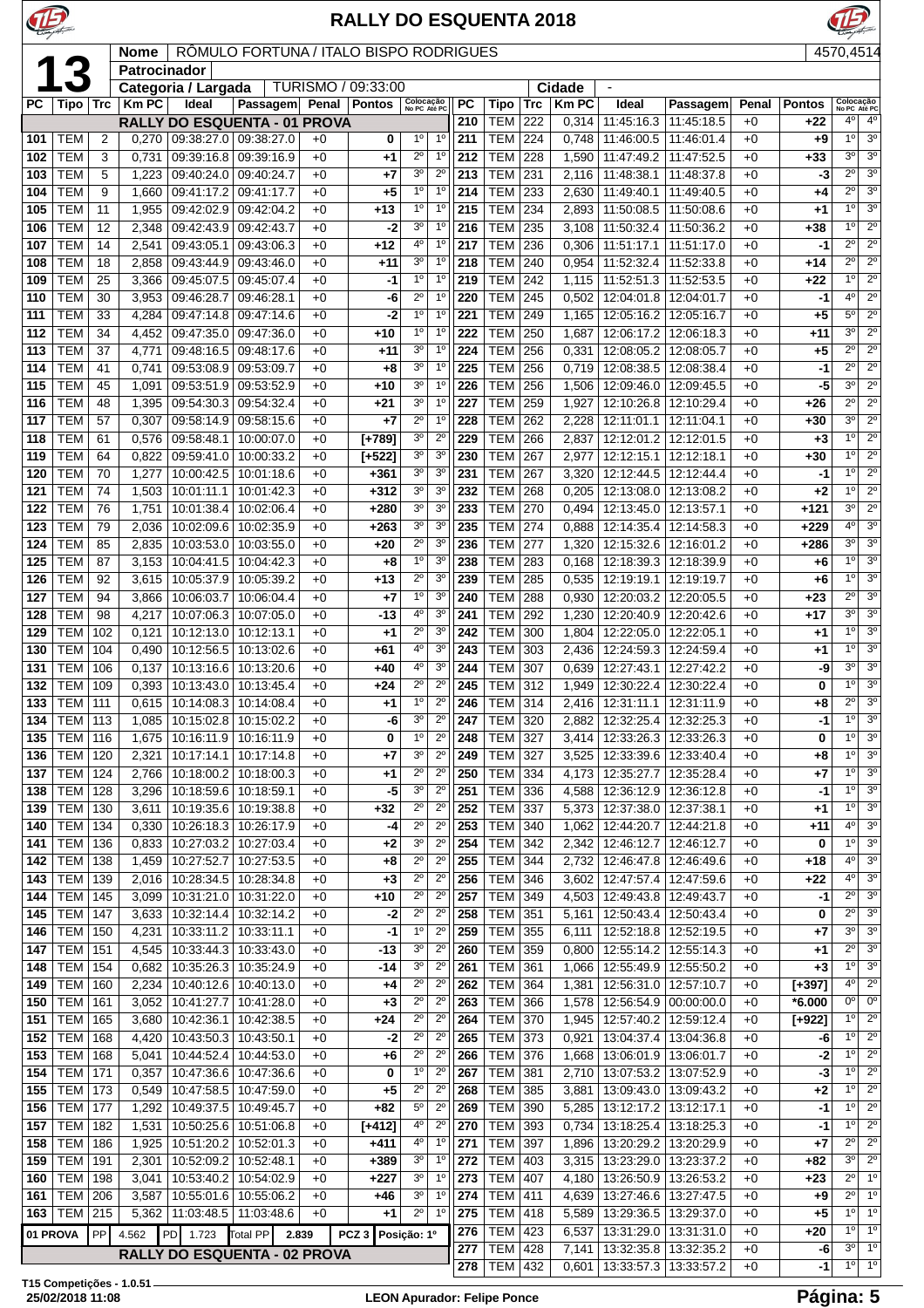



|              |            |            | <b>Nome</b>  | RÔMULO FORTUNA / ITALO BISPO RODRIGUES |                 |        |       |                    |                           |                |           |      |            |              |                          |          |       |               | 4570,4514                 |
|--------------|------------|------------|--------------|----------------------------------------|-----------------|--------|-------|--------------------|---------------------------|----------------|-----------|------|------------|--------------|--------------------------|----------|-------|---------------|---------------------------|
|              |            |            | Patrocinador |                                        |                 |        |       |                    |                           |                |           |      |            |              |                          |          |       |               |                           |
|              |            |            |              | Categoria / Largada                    |                 |        |       | TURISMO / 09:33:00 |                           |                |           |      |            | Cidade       | $\overline{\phantom{0}}$ |          |       |               |                           |
| PC           | Tipo       | <b>Trc</b> | $Km$ PC      | Ideal                                  | Passagem        |        | Penal | <b>Pontos</b>      | Colocação<br>No PC Até PC |                | <b>PC</b> | Tipo | <b>Trc</b> | <b>Km PC</b> | Ideal                    | Passagem | Penal | <b>Pontos</b> | Colocação<br>No PC Até PC |
| 279          | <b>TEM</b> | 436        | 1,268        | 13:35:30.4                             | 13:35:32.2      |        | $+0$  | $+18$              | 3 <sup>0</sup>            | 1 <sup>0</sup> |           |      |            |              |                          |          |       |               |                           |
| 280          | <b>TEM</b> | 438        | 2,213        | 13:36:49.4                             | 13:36:50.2      |        | $+0$  | $+8$               | $2^{\circ}$               | $1^{\circ}$    |           |      |            |              |                          |          |       |               |                           |
| 281          | <b>TEM</b> | 440        | 2,750        | 13:38:01.7                             | 13:38:02.2      |        | $+0$  | $+5$               | $2^{\circ}$               | 1 <sup>0</sup> |           |      |            |              |                          |          |       |               |                           |
| 282          | <b>TEM</b> | 442        | 0,986        | 13:39:51.8                             | 13:39:50.7      |        | $+0$  | $-11$              | $2^{\circ}$               | 1 <sup>0</sup> |           |      |            |              |                          |          |       |               |                           |
| 283          | <b>TEM</b> | 449        | 0,260        | 13:46:53.3                             | 13:46:58.0      |        | $+0$  | $+47$              | 3 <sup>o</sup>            | 1 <sup>0</sup> |           |      |            |              |                          |          |       |               |                           |
| 284          | <b>TEM</b> | 452        | 0,771        | 13:47:54.5                             | 13:48:00.3      |        | $+0$  | $+58$              | 3 <sup>o</sup>            | 1 <sup>0</sup> |           |      |            |              |                          |          |       |               |                           |
| 285          | <b>TEM</b> | 454        | 1,360        | 13:48:50.0                             | 13:48:58.7      |        | $+0$  | +87                | 3 <sup>o</sup>            | 1 <sup>0</sup> |           |      |            |              |                          |          |       |               |                           |
| 286          | <b>TEM</b> | 455        | 1,580        | 13:49:09.3                             | 13:49:19.1      |        | $+0$  | +98                | 3 <sup>o</sup>            | 1 <sup>0</sup> |           |      |            |              |                          |          |       |               |                           |
| 287          | <b>TEM</b> | 460        | 2,102        | 13:50:13.7                             | 13:50:21.1      |        | $+0$  | $+74$              | 3 <sup>o</sup>            | 1 <sup>0</sup> |           |      |            |              |                          |          |       |               |                           |
| 288          | <b>TEM</b> | 464        | 2,579        | 13:51:29.9                             | 13:54:19.4      |        | $+0$  | $[+1.695]$         | 3 <sup>o</sup>            | 1 <sup>0</sup> |           |      |            |              |                          |          |       |               |                           |
| 289          | <b>TEM</b> | 467        | 2,908        | 13:52:08.0                             | 13:51:17.6      |        | $+0$  | -504               | $2^{\circ}$               | 1 <sup>0</sup> |           |      |            |              |                          |          |       |               |                           |
| 290          | <b>TEM</b> | 470        | 3,419        | 13:53:00.7                             | 13:55:53.8      |        | $+0$  | $[+1.731]$         | 3 <sup>o</sup>            | 1 <sup>0</sup> |           |      |            |              |                          |          |       |               |                           |
| 291          | <b>TEM</b> | 475        | 1,360        | 14:00:02.4                             | 14:00:03.0      |        | $+0$  | $+6$               | $2^{\circ}$               | 1 <sup>0</sup> |           |      |            |              |                          |          |       |               |                           |
| 292          | <b>TEM</b> | 478        | 1,843        | 14:00:47.6                             | 14:00:47.3      |        | $+0$  | -3                 | 1 <sup>0</sup>            | 1 <sup>0</sup> |           |      |            |              |                          |          |       |               |                           |
| 293          | TEM        | 481        | 2,574        | 14:02:04.0                             | 14:02:04.2      |        | $+0$  | $+2$               | 1 <sup>0</sup>            | 1 <sup>0</sup> |           |      |            |              |                          |          |       |               |                           |
|              | 02 PROVA   | PP         | 12.889       | <b>PDI</b><br>4.745                    | <b>Total PP</b> | 8.144  |       | PCZ <sub>4</sub>   | Posição: 1º               |                |           |      |            |              |                          |          |       |               |                           |
| <b>TOTAL</b> |            | PP         | 17.451       | <b>IPD</b><br>6.468                    | <b>Total PP</b> | 10.983 |       | PCZ <sub>7</sub>   |                           |                |           |      |            |              |                          |          |       |               |                           |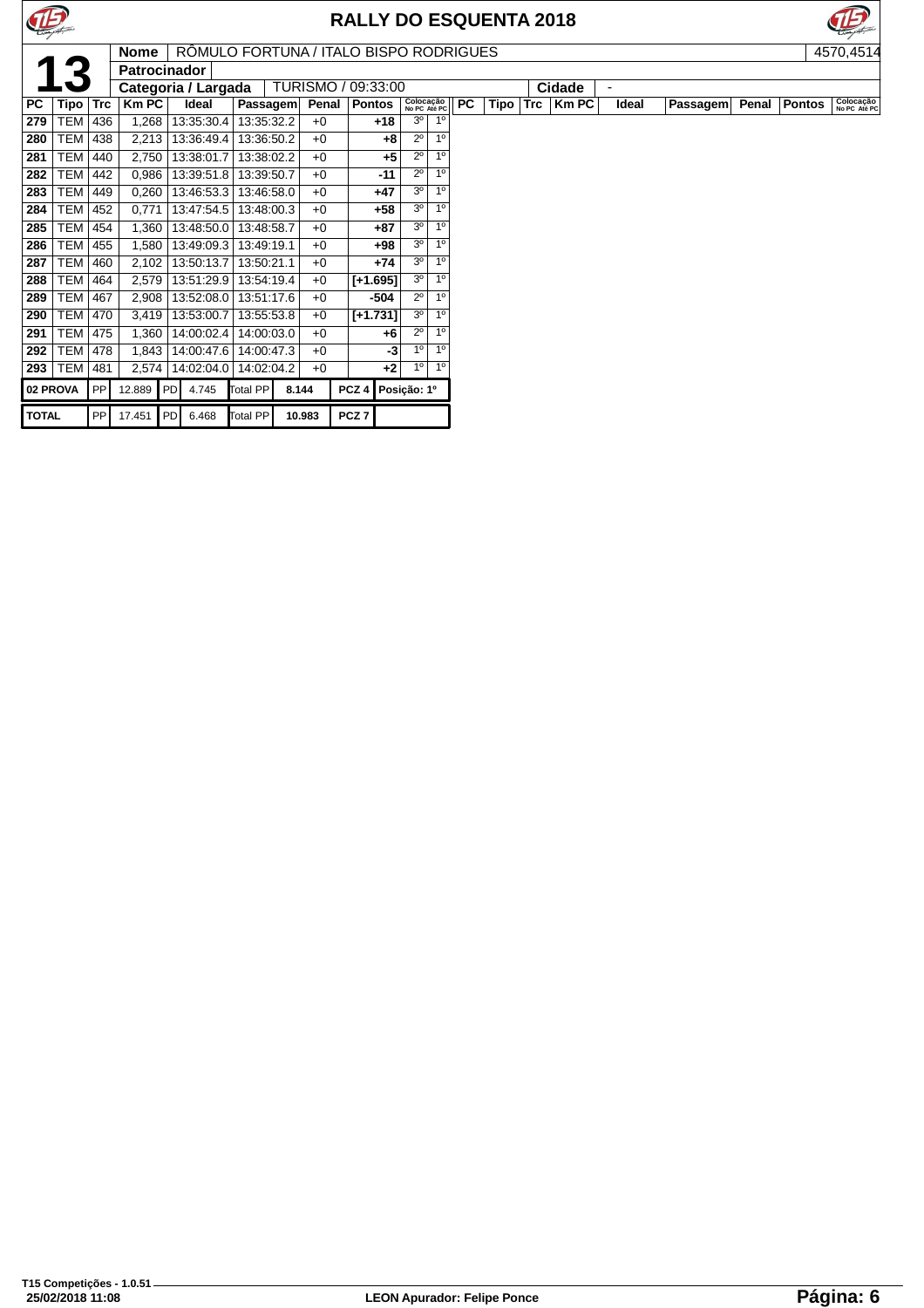

**T15 Competições - 1.0.51**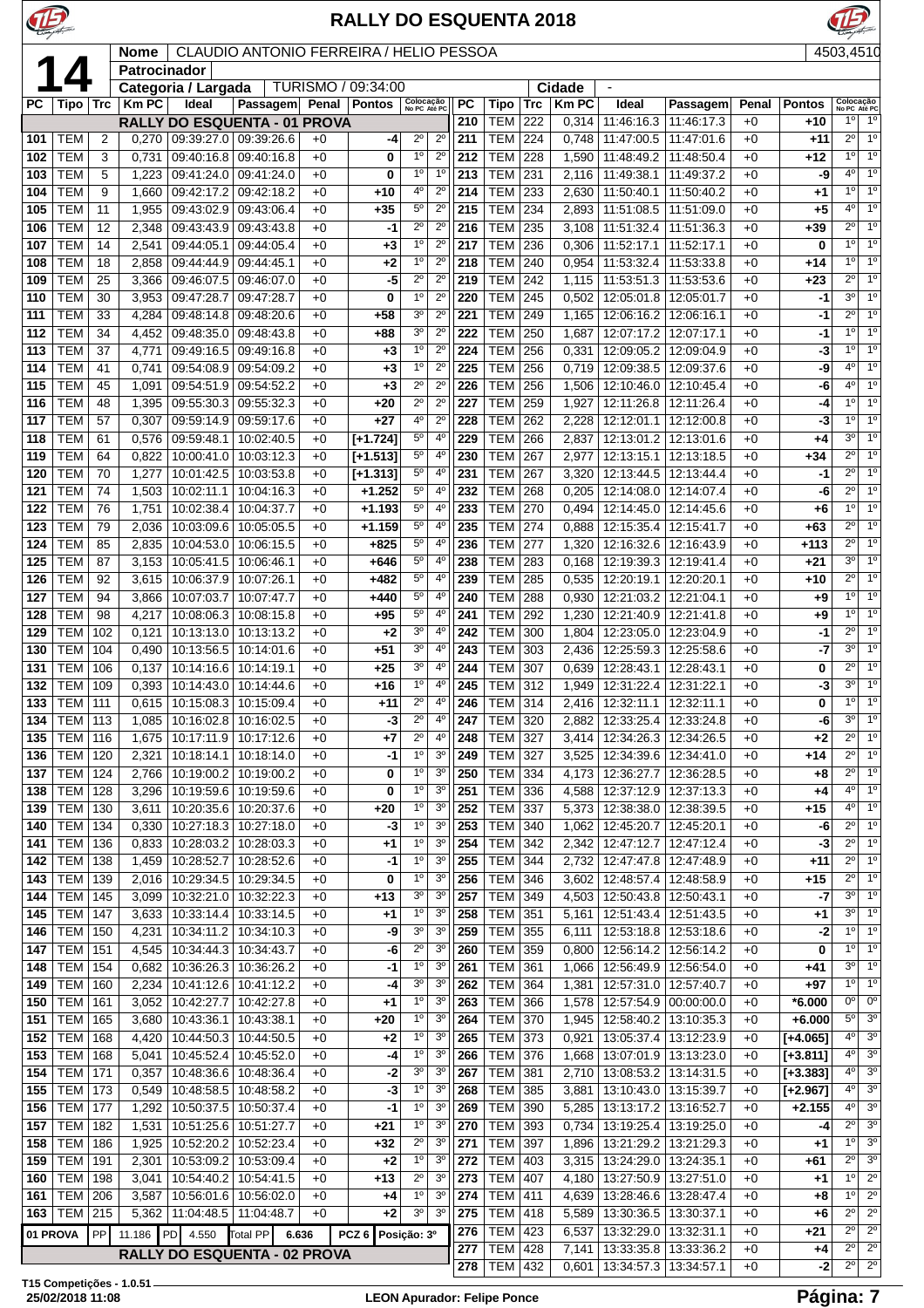



**14503,4510**<br> **14503,4510**<br> **14503,4510**<br> **14503,4510**<br> **14503,4510**<br> **14503,4510**<br> **14503,4510**<br> **14503,4510**<br> **14503,4510**<br> **14503,4510**<br> **14503,4510**<br> **14503,4510**<br> **14503,4510 Patrocinador PC Tipo Trc Km PC Ideal Passagem Penal Pontos Colocação No PC Até PC PC Tipo Trc Km PC Ideal Passagem Penal Pontos Colocação No PC Até PC** TEM 436 1,268 13:36:30.4 13:36:30.6 +0 **+2** 1º 2º TEM 438 2,213 13:37:49.4 13:37:49.4 +0 **0** 1º 2º TEM 440 2,750 13:39:01.7 13:39:01.7 +0 **0** 1º 2º TEM 442 0,986 13:40:51.8 13:40:50.8 +0 **-10** 1º 2º TEM 449 0,260 13:47:53.3 13:47:56.7 +0 **+34** 1º 2º TEM 452 0,771 13:48:54.5 13:48:54.7 +0 **+2** 1º 2º TEM 454 1,360 13:49:50.0 13:49:54.0 +0 **+40** 1º 2º TEM 455 1,580 13:50:09.3 13:50:09.9 +0 **+6** 1º 2º TEM 460 2,102 13:51:13.7 13:51:14.0 +0 **+3** 1º 2º TEM 464 2,579 13:52:29.9 13:53:48.3 +0 **+784** 2º 3º TEM 467 2,908 13:53:08.0 13:52:12.8 +0 **-552** 3º 3º TEM 470 3,419 13:54:00.7 13:55:17.8 +0 +771 TEM 475 1,360 14:01:02.4 14:01:02.3 +0 **-1** 1º 3º

 TEM 478 1,843 14:01:47.6 14:01:46.6 +0 **-10** 2º 3º TEM 481 2,574 14:03:04.0 14:03:03.7 +0 **-3** 2º 3º **02 PROVA** PP 31.378 PD 14.226 Total PP **17.152 PCZ 6 Posição: 2º**

**TOTAL** PP 42.564 PD 18.776 Total PP **23.788 PCZ 12**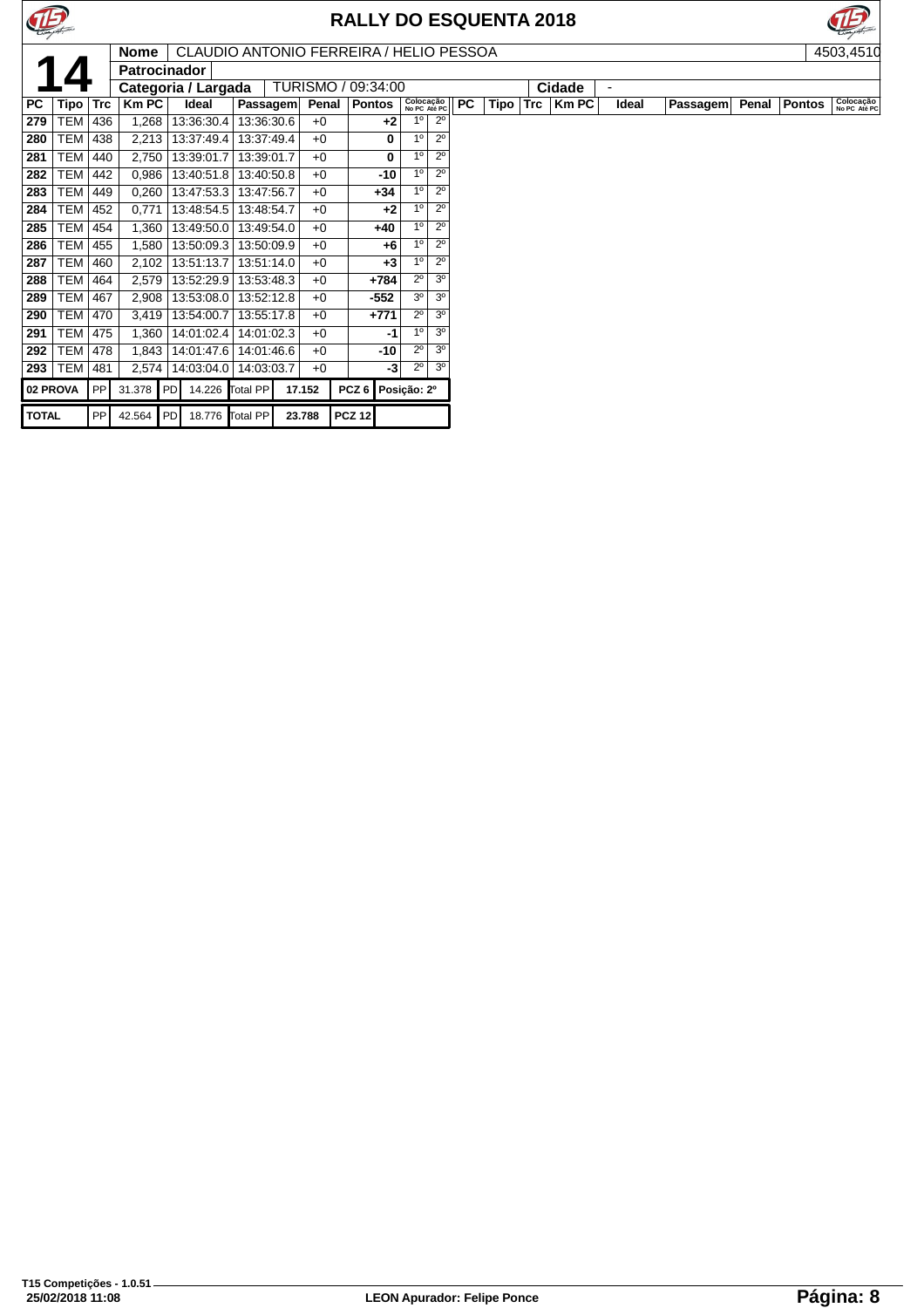| E          |                          | <b>RALLY DO ESQUENTA 2018</b><br>RAMIRO MILFONT / ALISSON ROBERTO DE AQUINO RODRIGUES<br><b>Nome</b><br>Patrocinador |                                     |                                                              |                          |              |                          |                                  |                               |            |                                  |            |                |                                                            |                          |                |                          |                                  |                                    |
|------------|--------------------------|----------------------------------------------------------------------------------------------------------------------|-------------------------------------|--------------------------------------------------------------|--------------------------|--------------|--------------------------|----------------------------------|-------------------------------|------------|----------------------------------|------------|----------------|------------------------------------------------------------|--------------------------|----------------|--------------------------|----------------------------------|------------------------------------|
| 1          |                          |                                                                                                                      |                                     |                                                              |                          |              |                          |                                  |                               |            |                                  |            |                |                                                            |                          |                |                          | 4385,4281                        |                                    |
|            |                          |                                                                                                                      |                                     | Categoria / Largada                                          |                          |              | TURISMO / 09:35:00       |                                  |                               |            |                                  |            | Cidade         |                                                            |                          |                |                          |                                  |                                    |
| <b>PC</b>  | Tipo                     | <b>Trc</b>                                                                                                           | <b>Km PC</b>                        | Ideal                                                        | Passagem                 | Penal        | <b>Pontos</b>            | Colocação<br>No PC Até PC        |                               | PC         | Tipo                             | Trc        | <b>KmPC</b>    | Ideal                                                      | Passagem                 | Penal          | <b>Pontos</b>            | Colocação<br>$3^{\circ}$         | No PC Até PC                       |
| 101        | <b>TEM</b>               | 2                                                                                                                    | 0,270                               | <b>RALLY DO ESQUENTA - 01 PROVA</b><br>09:40:27.0 09:40:29.2 |                          | $+0$         | $+22$                    | $5^{\circ}$                      | $5^{\circ}$                   | 210<br>211 | TEM<br><b>TEM</b>                | 222<br>224 | 0,314<br>0,748 | 11:47:16.3   11:47:17.6<br>11:48:00.5   11:48:02.7         |                          | $+0$<br>$+0$   | +13<br>$+22$             | $4^{\circ}$                      | 3 <sup>o</sup><br>$4^{\circ}$      |
| 102        | <b>TEM</b>               | 3                                                                                                                    | 0,731                               | 09:41:16.8                                                   | 09:41:16.2               | $+0$         | -6                       | 4 <sup>0</sup>                   | $5^{\circ}$                   | 212        | <b>TEM</b>                       | 228        | 1,590          | 11:49:49.2                                                 | 11:49:53.8               | $+0$           | +46                      | $5^{\circ}$                      | $4^{\circ}$                        |
| 103        | <b>TEM</b>               | 5                                                                                                                    | 1,223                               | 09:42:24.0                                                   | 09:42:25.6               | $+0$         | +16                      | $4^{\circ}$                      | $4^{\circ}$                   | 213        | <b>TEM</b>                       | 231        | 2,116          | 11:50:38.1                                                 | 11:50:38.1               | $+0$           | 0                        | 1 <sup>0</sup>                   | $4^{\circ}$                        |
| 104<br>105 | <b>TEM</b><br>TEM        | 9<br>11                                                                                                              | 1,660<br>1,955                      | 09:43:17.2<br>09:44:02.9                                     | 09:43:21.9<br>09:44:05.7 | $+0$<br>$+0$ | +47<br>+28               | $5^{\circ}$<br>3 <sup>o</sup>    | $4^{\circ}$<br>$5^{\circ}$    | 214<br>215 | <b>TEM</b><br><b>TEM</b>         | 233<br>234 | 2,630<br>2,893 | 11:51:40.1<br>11:52:08.5                                   | 11:51:42.1<br>11:52:10.8 | $+0$<br>$+0$   | $+20$<br>$+23$           | $5^{\circ}$<br>5°                | 4 <sup>o</sup><br>$4^{\circ}$      |
| 106        | TEM                      | 12                                                                                                                   | 2,348                               | 09:44:43.9                                                   | 09:44:49.3               | $+0$         | +54                      | $5^{\circ}$                      | $5^{\circ}$                   | 216        | TEM                              | 235        | 3,108          | 11:52:32.4                                                 | 11:52:40.1               | $+0$           | +77                      | 30                               | $4^{\circ}$                        |
| 107        | <b>TEM</b>               | 14                                                                                                                   | 2,541                               | 09:45:05.1                                                   | 09:45:08.2               | $+0$         | +31                      | $5^{\circ}$                      | $5^{\circ}$                   | 217        | <b>TEM</b>                       | 236        | 0,306          | 11:53:17.1                                                 | 11:53:20.5               | $+0$           | +34                      | $4^{\circ}$                      | 4 <sup>0</sup>                     |
| 108        | <b>TEM</b>               | 18                                                                                                                   | 2,858                               | 09:45:44.9                                                   | 09:45:46.2               | $+0$         | +13                      | $5^{\circ}$<br>3 <sup>o</sup>    | $5^{\circ}$<br>$5^{\circ}$    | 218        | <b>TEM</b>                       | 240        | 0,954          | 11:54:32.4                                                 | 11:54:37.1               | $+0$           | $+47$                    | $5^{\circ}$<br>$5^{\circ}$       | 4 <sup>0</sup><br>$4^{\circ}$      |
| 109<br>110 | TEM<br><b>TEM</b>        | 25<br>30                                                                                                             | 3,366<br>3,953                      | 09:47:07.5<br>09:48:28.7                                     | 09:47:08.2<br>09:48:31.8 | $+0$<br>$+0$ | +7<br>+31                | $5^{\circ}$                      | $5^{\circ}$                   | 219<br>220 | TEM<br><b>TEM</b>                | 242<br>245 | 1,115<br>0,502 | 11:54:51.3   11:54:57.5<br>12:06:01.8   12:06:03.5         |                          | $+0$<br>$+0$   | +62<br>+17               | 5°                               | $4^{\circ}$                        |
| 111        | <b>TEM</b>               | 33                                                                                                                   | 4,284                               | 09:49:14.8                                                   | 09:51:03.6               | $+0$         | $+1.088$                 | $5^{\circ}$                      | $5^{\circ}$                   | 221        | <b>TEM</b>                       | 249        | 1,165          | 12:07:16.2 12:07:16.5                                      |                          | $+0$           | $+3$                     | 3 <sup>0</sup>                   | 4 <sup>0</sup>                     |
| 112        | <b>TEM</b>               | 34                                                                                                                   | 4,452                               | 09:49:35.0                                                   | 09:51:38.4               | $+0$         | $+1.234$                 | $5^{\circ}$                      | $5^{\circ}$                   | 222        | <b>TEM</b>                       | 250        | 1,687          | 12:08:17.2                                                 | 12:08:19.4               | $+0$           | $+22$                    | $4^{\circ}$                      | 40                                 |
| 113<br>114 | <b>TEM</b><br>TEM        | 37<br>41                                                                                                             | 4,771<br>0,741                      | 09:50:16.5<br>09:55:08.9                                     | 09:52:12.3<br>09:55:11.3 | $+0$<br>$+0$ | $+1.158$<br>$+24$        | $5^{\circ}$<br>$5^{\circ}$       | $5^{\circ}$<br>$5^{\circ}$    | 224<br>225 | <b>TEM</b><br><b>TEM</b>         | 256<br>256 | 0,331<br>0,719 | 12:10:05.2<br>12:10:38.5   12:10:42.1                      | 12:10:07.3               | $+0$<br>$+0$   | $+21$<br>+36             | $5^{\circ}$<br>$5^{\circ}$       | 4 <sup>o</sup><br>$4^{\circ}$      |
| 115        | TEM                      | 45                                                                                                                   | 1,091                               | 09:55:51.9                                                   | 09:55:55.6               | $+0$         | $+37$                    | $5^{\circ}$                      | $5^{\circ}$                   | 226        | <b>TEM</b>                       | 256        | 1,506          | 12:11:46.0                                                 | 12:11:54.3               | $+0$           | +83                      | $5^{\circ}$                      | 4 <sup>0</sup>                     |
| 116        | TEM                      | 48                                                                                                                   | 1,395                               | 09:56:30.3                                                   | 09:56:34.9               | $+0$         | +46                      | $5^{\circ}$                      | $5^{\circ}$                   | 227        | TEM                              | 259        | 1,927          | 12:12:26.8                                                 | 12:12:50.2               | $+0$           | +234                     | 5 <sup>o</sup>                   | $5^{\circ}$                        |
| 117        | <b>TEM</b>               | 57                                                                                                                   | 0,307                               | 10:00:14.9   10:00:19.6                                      |                          | $+0$         | +47                      | $5^{\circ}$                      | $5^{\circ}$                   | 228        | <b>TEM</b>                       | 262        | 2,228          | 12:13:01.1                                                 | 12:13:25.6               | $+0$           | $+245$                   | $5^{\circ}$                      | $5^\circ$                          |
| 118<br>119 | TEM<br><b>TEM</b>        | 61<br>64                                                                                                             | 0,576<br>0,822                      | 10:00:48.1<br>10:01:41.0                                     | 10:03:12.3<br>10:03:38.8 | $+0$<br>$+0$ | $+1.442$<br>$+1.178$     | 4 <sup>0</sup><br>$4^{\circ}$    | 5 <sup>o</sup><br>$5^{\circ}$ | 229<br>230 | <b>TEM</b><br><b>TEM</b>         | 266<br>267 | 2,837<br>2,977 | 12:14:01.2 12:14:15.7<br>12:14:15.1   12:14:38.1           |                          | $+0$<br>$+0$   | $+145$<br>$+230$         | $5^{\circ}$<br>$5^{\circ}$       | $5^{\circ}$<br>$5^{\circ}$         |
| 120        | <b>TEM</b>               | 70                                                                                                                   | 1,277                               | 10:02:42.5                                                   | 10:04:26.2               | $+0$         | $+1.037$                 | $4^{\circ}$                      | $5^{\circ}$                   | 231        | <b>TEM</b>                       | 267        | 3,320          |                                                            | 12:14:44.5   12:15:03.9  | $+0$           | $+194$                   | $5^{\circ}$                      | $5^\circ$                          |
| 121        | <b>TEM</b>               | 74                                                                                                                   | 1,503                               | 10:03:11.1                                                   | 10:04:49.0               | $+0$         | +979                     | $4^{\circ}$                      | $5^{\circ}$                   | 232        | <b>TEM</b>                       | 268        | 0,205          |                                                            | 12:15:08.0   12:15:22.9  | $+0$           | $+149$                   | $5^{\circ}$                      | $5^{\circ}$                        |
| 122<br>123 | <b>TEM</b><br>TEM        | 76<br>79                                                                                                             | 1,751                               | 10:03:38.4<br>10:04:09.6                                     | 10:05:13.6<br>10:05:42.8 | $+0$<br>$+0$ | $+952$<br>$+932$         | 4 <sup>0</sup><br>$4^{\circ}$    | $5^{\circ}$<br>$5^{\circ}$    | 233<br>235 | <b>TEM</b><br>TEM                | 270<br>274 | 0,494          | 12:15:45.0                                                 | 12:15:58.8<br>12:16:58.3 | $+0$           | $+138$<br>$+229$         | 4 <sup>0</sup><br>3 <sup>0</sup> | $5^{\circ}$<br>$5^{\circ}$         |
| 124        | TEM                      | 85                                                                                                                   | 2,036<br>2,835                      | 10:05:53.0                                                   | 10:06:54.7               | $+0$         | +617                     | 4 <sup>0</sup>                   | $5^{\circ}$                   | 236        | TEM                              | 277        | 0,888<br>1,320 | 12:16:35.4                                                 | 12:17:32.6   12:18:05.3  | $+0$<br>$+0$   | $+327$                   | 5 <sup>o</sup>                   | $5^{\circ}$                        |
| 125        | TEM                      | 87                                                                                                                   | 3,153                               | 10:06:41.5                                                   | 10:07:27.7               | $+0$         | +462                     | 4°                               | $5^{\circ}$                   | 238        | <b>TEM</b>                       | 283        | 0,168          |                                                            | 12:20:39.3   12:20:41.3  | $+0$           | +20                      | $2^{\circ}$                      | $5^{\circ}$                        |
| 126        | <b>TEM</b>               | 92                                                                                                                   | 3,615                               | 10:07:37.9                                                   | 10:08:08.7               | $+0$         | $+308$                   | 4°                               | $5^{\circ}$                   | 239        | <b>TEM</b>                       | 285        | 0,535          | 12:21:19.1                                                 | 12:21:32.6               | $+0$           | $+135$                   | 4 <sup>0</sup>                   | $5^\circ$                          |
| 127<br>128 | TEM<br><b>TEM</b>        | 94<br>98                                                                                                             | 3,866<br>4,217                      | 10:08:03.7<br>10:09:06.3                                     | 10:08:30.2<br>10:09:07.6 | $+0$<br>$+0$ | +265<br>$+13$            | $4^{\circ}$<br>3 <sup>o</sup>    | $5^{\circ}$<br>$5^{\circ}$    | 240<br>241 | TEM<br><b>TEM</b>                | 288<br>292 | 0,930<br>1,230 | 12:22:03.2   12:22:18.0<br>12:22:40.9 12:22:53.9           |                          | $+0$<br>$+0$   | $+148$<br>$+130$         | $4^{\circ}$<br>40                | 4 <sup>0</sup><br>$4^{\circ}$      |
| 129        | <b>TEM</b>               | 102                                                                                                                  | 0,121                               | 10:14:13.0                                                   | 10:14:15.6               | $+0$         | $+26$                    | $5^{\circ}$                      | $5^{\circ}$                   | 242        | <b>TEM</b>                       | 300        | 1,804          |                                                            | 12:24:05.0   12:24:06.8  | $+0$           | +18                      | 3 <sup>0</sup>                   | 4 <sup>0</sup>                     |
| 130        | <b>TEM</b>               | 104                                                                                                                  | 0,490                               | 10:14:56.5                                                   | 10:16:03.0               | $+0$         | +665                     | $5^{\circ}$                      | $5^{\circ}$                   | 243        | <b>TEM</b>                       | 303        | 2,436          |                                                            | 12:26:59.3 12:27:00.9    | $+0$           | $+16$                    | $5^{\circ}$                      | $4^{\circ}$                        |
| 131        | <b>TEM</b>               | 106                                                                                                                  | 0,137                               | 10:15:16.6                                                   | 10:16:20.5               | $+0$         | +639                     | 5 <sup>0</sup>                   | $5^{\circ}$                   | 244        | <b>TEM</b>                       | 307        | 0,639          | 12:29:43.1                                                 | 12:29:47.5               | $+0$           | +44                      | $5^{\circ}$<br>5 <sup>o</sup>    | 4 <sup>0</sup><br>$4^{\circ}$      |
| 132        | TEM  <br>133   TEM   111 | 109                                                                                                                  | 0,393<br>0,615                      | 10:15:43.0   10:20:49.2<br>10:16:08.3 10:21:16.1             |                          | $+0$<br>$+0$ | $[+3.062]$<br>$[-3.078]$ | $5^{\circ}$<br>$5^{\circ}$       | $5^{\circ}$<br>$5^{\circ}$    | 245<br>246 | TEM<br><b>TEM 314</b>            | 312        | 1,949          | 2,416   12:33:11.1   12:33:16.8                            | 12:32:22.4   12:32:25.6  | $+0$<br>+0     | $+32$<br>$+57$           | $5^{\circ}$                      | 4°                                 |
| 134        | TEM                      | 113                                                                                                                  | 1,085                               | 10:17:02.8   10:22:01.8                                      |                          | $+0$         | $[-2.990]$               | $5^{\circ}$                      | $5^{\circ}$                   | 247        | <b>TEM 320</b>                   |            | 2,882          | 12:34:25.4                                                 | 12:34:26.8               | $+0$           | +14                      | $4^{\circ}$                      | 4 <sup>o</sup>                     |
| 135        | <b>TEM</b>               | 116                                                                                                                  | 1,675                               | 10:18:11.9 10:22:54.6                                        |                          | $+0$         | $+2.827$                 | $5^{\circ}$                      | $5^{\rm o}$                   | 248        | <b>TEM 327</b>                   |            | 3,414          |                                                            | 12:35:26.3   12:35:26.8  | $+0$           | $+5$                     | $3^{\circ}$                      | $4^{\circ}$                        |
| 136<br>137 | TEM<br>TEM               | 120<br>124                                                                                                           | 2,321<br>2,766                      | 10:19:14.1   10:23:52.4<br>10:20:00.2 10:24:32.3             |                          | $+0$<br>$+0$ | $+2.783$<br>$+2.721$     | $5^{\circ}$<br>$5^{\circ}$       | $5^{\circ}$<br>$5^{\circ}$    | 249<br>250 | <b>TEM 327</b><br><b>TEM 334</b> |            | 3,525<br>4,173 | 12:35:39.6   12:35:42.7<br>12:37:27.7 12:37:28.5           |                          | +0<br>$+0$     | $+31$<br>$+8$            | $5^{\circ}$<br>3 <sup>0</sup>    | 4 <sup>o</sup><br>$4^{\circ}$      |
| 138        | <b>TEM 128</b>           |                                                                                                                      | 3,296                               | 10:20:59.6   10:25:18.6                                      |                          | $+0$         | $+2.590$                 | $5^{\circ}$                      | 5 <sup>o</sup>                | 251        | TEM 336                          |            | 4,588          | 12:38:12.9 12:38:13.9                                      |                          | $+0$           | +10                      | $5^{\circ}$                      | 4 <sup>o</sup>                     |
| 139        | TEM                      | 130                                                                                                                  | 3,611                               | 10:21:35.6 10:25:49.6                                        |                          | $+0$         | $+2.540$                 | $5^{\circ}$                      | $5^{\circ}$                   | 252        | TEM                              | 337        | 5,373          | 12:39:38.0   12:39:44.7                                    |                          | $+0$           | +67                      | 5 <sup>o</sup>                   | 4 <sup>o</sup>                     |
| 140        | <b>TEM</b>               | 134                                                                                                                  | 0,330                               | 10:28:18.3 10:30:16.0                                        |                          | $+0$         | $+1.177$                 | $5^{\circ}$<br>$5^{\circ}$       | $5^{\circ}$<br>5 <sup>o</sup> | 253        | <b>TEM</b>                       | 340        | 1,062          |                                                            | 12:46:20.7   12:46:25.2  | $+0$           | +45                      | $5^{\circ}$<br>$5^{\circ}$       | 4 <sup>o</sup><br>4 <sup>o</sup>   |
| 141<br>142 | TEM<br><b>TEM 138</b>    | 136                                                                                                                  | 0,833<br>1,459                      | 10:29:03.2 10:30:50.2<br>10:29:52.7                          | 10:31:28.5               | $+0$<br>$+0$ | $+1.070$<br>$+958$       | 4 <sup>0</sup>                   | $5^{\circ}$                   | 254<br>255 | <b>TEM</b><br><b>TEM 344</b>     | 342        | 2,342          | 2,732   12:48:47.8   12:48:56.9                            | 12:48:12.7 12:48:16.9    | $+0$<br>$+0$   | +42<br>+91               | $5^{\circ}$                      | 4 <sup>o</sup>                     |
| 143        | TEM                      | 139                                                                                                                  | 2,016                               | 10:30:34.5                                                   | 10:31:56.8               | $+0$         | $+823$                   | $4^{\circ}$                      | $5^{\circ}$                   | 256        | <b>TEM</b>                       | 346        | 3,602          | 12:49:57.4   12:50:02.8                                    |                          | $+0$           | +54                      | $5^{\circ}$                      | $4^{\circ}$                        |
| 144        | TEM                      | 145                                                                                                                  | 3,099                               | 10:33:21.0   10:33:20.9                                      |                          | $+0$         | -1                       | 1 <sup>o</sup>                   | $5^{\circ}$                   | 257        | TEM                              | 349        | 4,503          | 12:51:43.8   12:51:45.9                                    |                          | $+0$           | $+21$                    | $5^{\circ}$                      | 4 <sup>o</sup>                     |
| 145<br>146 | TEM<br>TEM               | 147<br>150                                                                                                           | 3,633<br>4,231                      | 10:34:14.4   10:34:18.4<br>10:35:11.2   10:35:10.9           |                          | $+0$<br>$+0$ | +40<br>$-3$              | 4 <sup>0</sup><br>$2^{\circ}$    | $5^{\circ}$<br>$5^{\circ}$    | 258<br>259 | <b>TEM 351</b><br>TEM 355        |            | $6,111$        | 5,161   12:52:43.4   12:52:45.7<br>12:54:18.8   12:54:20.1 |                          | $+0$<br>$+0$   | +23<br>$+13$             | $5^{\circ}$<br>$5^{\circ}$       | 4 <sup>o</sup><br>$4^{\circ}$      |
| 147        | TEM                      | 151                                                                                                                  | 4,545                               | 10:35:44.3   10:35:47.0                                      |                          | $+0$         | $+27$                    | $4^{\circ}$                      | $5^{\circ}$                   | 260        | <b>TEM 359</b>                   |            |                | $0,800$   12:57:14.2   12:57:16.3                          |                          | $+0$           | +21                      | $5^{\circ}$                      | $4^{\circ}$                        |
| 148        | TEM                      | 154                                                                                                                  | 0,682                               | 10:37:26.3 10:37:31.2                                        |                          | $+0$         | $+49$                    | $5^{\circ}$                      | 5 <sup>0</sup>                | 261        | <b>TEM</b>                       | 361        | 1,066          | 12:57:49.9   12:57:58.2                                    |                          | $+0$           | +83                      | $5^{\circ}$                      | 4 <sup>o</sup>                     |
| 149        | <b>TEM</b>               | 160                                                                                                                  | 2,234                               | 10:42:12.6   10:42:14.5                                      |                          | $+0$         | $+19$                    | $5^\circ$<br>$5^\circ$           | $5^{\circ}$<br>$5^{\circ}$    | 262        | <b>TEM</b>                       | 364        | 1,381          | 12:58:31.0 12:58:43.7                                      |                          | $+0$           | $+127$                   | $2^{\circ}$<br>$2^{\circ}$       | 4 <sup>o</sup><br>$\overline{2^0}$ |
| 150<br>151 | TEM<br><b>TEM 165</b>    | 161                                                                                                                  | 3,052<br>3,680                      | 10:43:27.7   10:43:35.1<br>10:44:36.1                        | 10:44:43.6               | $+0$<br>$+0$ | $+74$<br>$+75$           | $5^{\circ}$                      | 5 <sup>o</sup>                | 263<br>264 | <b>TEM</b><br><b>TEM 370</b>     | 366        | 1,578<br>1,945 | 12:59:40.2   13:10:37.5                                    | 12:58:54.9   13:09:18.2  | $+0$<br>$+0$   | $+6.000$<br>$+6.000$     | $4^{\circ}$                      | $5^\circ$                          |
| 152        | TEM                      | 168                                                                                                                  | 4,420                               | 10:45:50.3 10:45:53.7                                        |                          | $+0$         | +34                      | $5^{\circ}$                      | $5^{\circ}$                   | 265        | TEM                              | 373        | 0,921          |                                                            | 13:06:37.4   13:12:25.5  | $+0$           | $[+3.481]$               | $3^{\circ}$                      | 4 <sup>o</sup>                     |
| 153        | <b>TEM</b>               | 168                                                                                                                  | 5,041                               | 10:46:52.4                                                   | 10:47:19.3               | $+0$         | $+269$                   | $5^{\circ}$                      | 5 <sup>o</sup>                | 266        | <b>TEM</b>                       | 376        | 1,668          | 13:08:01.9   13:13:27.9                                    |                          | $+0$           | $[+3.260]$               | $3^{\circ}$                      | $4^{\circ}$                        |
| 154<br>155 | TEM<br>TEM               | 171<br>173                                                                                                           | 0,357<br>0,549                      | 10:49:36.6   10:49:36.2<br>10:49:58.5 10:49:59.4             |                          | $+0$<br>$+0$ | -4<br>+9                 | 4 <sup>o</sup><br>$4^{\circ}$    | $5^{\circ}$<br>5 <sup>o</sup> | 267<br>268 | <b>TEM 381</b><br><b>TEM 385</b> |            | 3,881          | 2,710   13:09:53.2   13:14:33.3<br>13:11:43.0   13:15:42.7 |                          | $+0$<br>$+0$   | $[+2.801]$<br>$[-2.397]$ | $3^{\circ}$<br>$3^{\circ}$       | $4^{\circ}$<br>$4^{\circ}$         |
| 156        | TEM                      | 177                                                                                                                  | 1,292                               | 10:51:37.5   10:51:40.5                                      |                          | $+0$         | $+30$                    | 4°                               | $5^{\circ}$                   | 269        | TEM 390                          |            | 5,285          | 13:14:17.2 13:16:55.1                                      |                          | $+0$           | $+1.579$                 | $3^{\circ}$                      | $4^{\circ}$                        |
| 157        | TEM                      | 182                                                                                                                  | 1,531                               | 10:52:25.6   10:52:30.3                                      |                          | $+0$         | +47                      | 3 <sup>o</sup>                   | 5 <sup>o</sup>                | 270        | <b>TEM</b>                       | 393        | 0,734          |                                                            | 13:20:25.4   13:20:29.9  | $+0$           | +45                      | 4 <sup>0</sup>                   | 4 <sup>o</sup>                     |
| 158        | TEM                      | 186                                                                                                                  | 1,925                               | 10:53:20.2 10:53:21.3                                        |                          | $+0$         | $+11$                    | 1 <sup>0</sup><br>4 <sup>0</sup> | 5 <sup>o</sup>                | 271        | <b>TEM</b>                       | 397        | 1,896          | 13:22:29.2   13:22:33.4                                    |                          | $+0$           | $+42$                    | $4^{\circ}$<br>$1^{\circ}$       | 4 <sup>o</sup><br>$4^{\circ}$      |
| 159<br>160 | TEM<br>TEM               | 191<br>198                                                                                                           | 2,301<br>3,041                      | 10:54:09.2 10:55:27.0<br>10:55:40.2   10:56:41.8             |                          | $+0$<br>$+0$ | $+778$<br>$+616$         | 4 <sup>0</sup>                   | $5^{\circ}$<br>$5^{\circ}$    | 272<br>273 | <b>TEM</b><br><b>TEM 407</b>     | 403        | 3,315<br>4,180 | 13:25:29.0   13:25:34.1<br>13:28:50.9   13:28:55.1         |                          | $+0$<br>$+0$   | +51<br>$+42$             | 3 <sup>0</sup>                   | 3 <sup>o</sup>                     |
| 161        | TEM                      | 206                                                                                                                  | 3,587                               | 10:57:01.6   10:57:51.9                                      |                          | $+0$         | $+503$                   | $4^{\circ}$                      | $5^{\circ}$                   | 274        | <b>TEM 411</b>                   |            | 4,639          | 13:29:46.6   13:29:49.6                                    |                          | $+0$           | +30                      | $3^{\circ}$                      | 3 <sup>o</sup>                     |
| 163        | $TEM$ 215                |                                                                                                                      | 5,362                               | 11:05:48.5   11:05:55.6                                      |                          | $+0$         | $+71$                    | $5^{\circ}$                      | $5^{\circ}$                   | 275        | <b>TEM 418</b>                   |            | 5,589          | 13:31:36.5   13:31:43.9                                    |                          | $+0$           | +74                      | $3^{\circ}$                      | 3 <sup>o</sup>                     |
| 01 PROVA   |                          | PP                                                                                                                   |                                     | 42.683 PD 9.130                                              | Total PP                 | 33.553       | PCZ 0 Posição: 5º        |                                  |                               | 276<br>277 | TEM $423$<br><b>TEM 428</b>      |            | 6,537<br>7,141 | 13:34:35.8   13:34:36.1                                    | 13:33:29.0   13:33:31.9  | +0<br>$+0$     | $+29$<br>$+3$            | $3^{\circ}$<br>1 <sup>°</sup>    | 3 <sup>o</sup><br>3 <sup>o</sup>   |
|            |                          |                                                                                                                      | <b>RALLY DO ESQUENTA - 02 PROVA</b> |                                                              |                          |              | 278                      | <b>TEM 432</b>                   |                               |            | 0,601   13:35:57.3   13:35:58.7  |            | $+0$           | $+14$                                                      | $3^{\circ}$              | 3 <sup>o</sup> |                          |                                  |                                    |